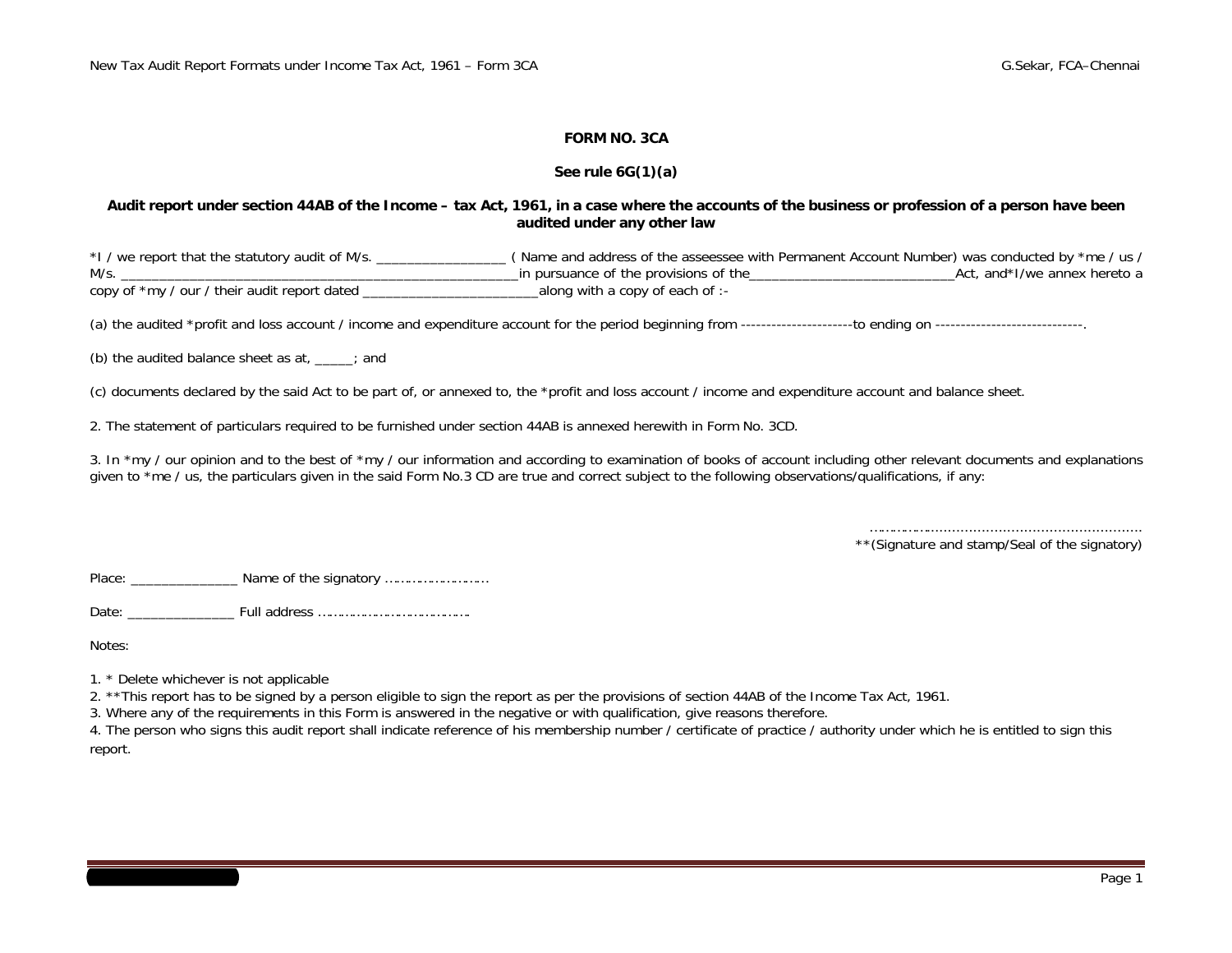## **Comparative Analysis of Old and New Form 3CA**

| SI.<br><b>No</b> | Old Form 3CA<br><b>New Form 3CA</b>                                                                                                                                                                                                                                                                          |                                                                                                                                                                                                                                                                                                                                                                | <b>Remarks</b>                                                                                                                                                                                                                      |
|------------------|--------------------------------------------------------------------------------------------------------------------------------------------------------------------------------------------------------------------------------------------------------------------------------------------------------------|----------------------------------------------------------------------------------------------------------------------------------------------------------------------------------------------------------------------------------------------------------------------------------------------------------------------------------------------------------------|-------------------------------------------------------------------------------------------------------------------------------------------------------------------------------------------------------------------------------------|
|                  | FORM NO. 3CA                                                                                                                                                                                                                                                                                                 | FORM NO. 3CA                                                                                                                                                                                                                                                                                                                                                   |                                                                                                                                                                                                                                     |
|                  | [See rule $6G(1)(a)$ ]                                                                                                                                                                                                                                                                                       | [See rule $6G(1)(a)$ ]                                                                                                                                                                                                                                                                                                                                         |                                                                                                                                                                                                                                     |
|                  | Audit report under section 44AB of the Income -<br>tax Act, 1961, in a case where the accounts of the<br>business or profession of a person have been<br>audited under any other law                                                                                                                         | Audit report under section 44AB of the Income -<br>tax Act, 1961, in a case where the accounts of the<br>business or profession of a person have been<br>audited under any other law                                                                                                                                                                           |                                                                                                                                                                                                                                     |
|                  | * I/We report that the statutory audit of<br>[mention name and address of the assessee with<br>permanent account number] was conducted by *<br>me/us/M/s.  in pursuance of the provisions of<br>theAct, and *I/we annex hereto a copy of *<br>my/our/their audit report dated along with a<br>copy each of - | *1 / we report that the statutory audit of M/s<br>(Name and address of the asseessee with<br>Permanent Account Number) was conducted by<br>*me / us / M/sin pursuance of the provisions of<br>the Act, and *I/we annex hereto a copy of *<br>my / our / their audit report dated along with a<br>copy of each of :-                                            |                                                                                                                                                                                                                                     |
|                  | (a) the audited * profit and loss account/income<br>(a) the audited *profit and loss account / income<br>and expenditure account for the year ended on<br>and expenditure account for the period beginning<br>31st March,;<br>from to ending on                                                              |                                                                                                                                                                                                                                                                                                                                                                | Beginning and ending of the period of P&L A/c<br>/Income and Expenditure Account should be<br>provided.                                                                                                                             |
|                  | (b) the audited balance sheet as at 31st March,                                                                                                                                                                                                                                                              | (b) the audited balance sheet as $at$ , ;                                                                                                                                                                                                                                                                                                                      | Balance Sheet date as at 31 <sup>st</sup> March was removed.                                                                                                                                                                        |
|                  | (c) documents declared by the said Act to be part<br>of, or annexed to, the * profit and loss<br>account/income and expenditure account and<br>balance sheet.                                                                                                                                                | (c) documents declared by the said Act to be part<br>of, or annexed to, the * profit and loss<br>account / income and expenditure account and<br>balance sheet.                                                                                                                                                                                                |                                                                                                                                                                                                                                     |
|                  | 2. The statement of particulars required to be<br>2. The statement of particulars required to be<br>furnished under section 44AB is annexed herewith<br>furnished under section 44AB is annexed herewith<br>in Form No. 3CD.<br>in Form No. 3CD.                                                             |                                                                                                                                                                                                                                                                                                                                                                |                                                                                                                                                                                                                                     |
|                  | 3. In * my/our opinion and to the best of *<br>my/our information and according to explanations<br>given to * me/us, the particulars given in the said<br>Form No. 3CD and the Annexure thereto are true<br>and correct.                                                                                     | 3. In *my / our opinion and to the best of *<br>my / our information and according to examination<br>books of account including other relevant<br>of<br>documents and explanations given to *me / us, the<br>particulars given in the said Form No.3 CD are true<br>subject<br>correct<br>to<br>the<br>following<br>and<br>observations/qualifications, if any | Insertion of words "According to examination of<br>books of account including other relevant<br>documents" - which increases the verification<br>Scope of the Auditor.<br>Observations/Qualifications if any should be<br>provided. |
|                  | ** Signed                                                                                                                                                                                                                                                                                                    | ** (Signature and stamp/Seal of the signatory)                                                                                                                                                                                                                                                                                                                 | New requirement to provide Stamp / Seal of the<br>Signatory                                                                                                                                                                         |
|                  | Place Name:<br>DateAddress                                                                                                                                                                                                                                                                                   | Place Name of the Signatory:<br>Date Full Address                                                                                                                                                                                                                                                                                                              |                                                                                                                                                                                                                                     |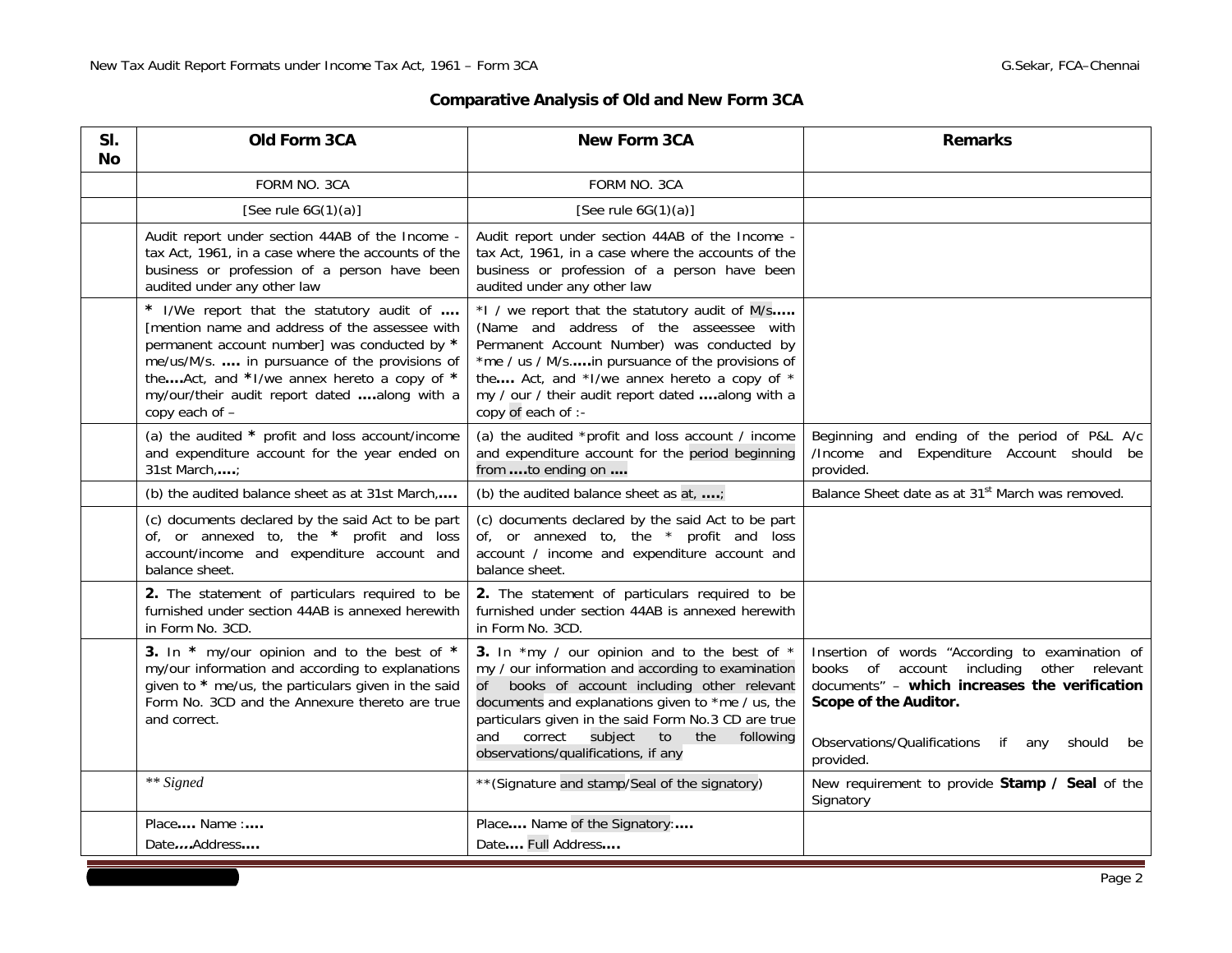| SI.<br><b>No</b> | Old Form 3CA                                                                                                                                                                                                                                                                                                                                                                                                                                                                                                                                                           | <b>New Form 3CA</b>                                                                                                                              | <b>Remarks</b>                                                                                                                                                                                                                                                                                                                                                                                                                                                                                                                                                                                                                                                                                                  |  |  |  |
|------------------|------------------------------------------------------------------------------------------------------------------------------------------------------------------------------------------------------------------------------------------------------------------------------------------------------------------------------------------------------------------------------------------------------------------------------------------------------------------------------------------------------------------------------------------------------------------------|--------------------------------------------------------------------------------------------------------------------------------------------------|-----------------------------------------------------------------------------------------------------------------------------------------------------------------------------------------------------------------------------------------------------------------------------------------------------------------------------------------------------------------------------------------------------------------------------------------------------------------------------------------------------------------------------------------------------------------------------------------------------------------------------------------------------------------------------------------------------------------|--|--|--|
|                  | Notes:                                                                                                                                                                                                                                                                                                                                                                                                                                                                                                                                                                 | Notes:                                                                                                                                           |                                                                                                                                                                                                                                                                                                                                                                                                                                                                                                                                                                                                                                                                                                                 |  |  |  |
|                  | 1. *Delete whichever is not applicable.                                                                                                                                                                                                                                                                                                                                                                                                                                                                                                                                | 1. * Delete whichever is not applicable                                                                                                          |                                                                                                                                                                                                                                                                                                                                                                                                                                                                                                                                                                                                                                                                                                                 |  |  |  |
|                  | 2. ** This report has to be signed by-<br>$(i)$ a chartered accountant within the meaning of<br>the Chartered Accountants Act, 1949 (38 of<br>$1949$ ; or<br>(ii) any person who, in relation to any State, is, by<br>virtue of the provisions of sub-section (2) of<br>section 226 of the Companies Act, 1956 (1 of<br>1956), entitled to be appointed to act as an<br>auditor of companies registered in that State; or<br>(iii) any person who is, by virtue of any other law,<br>entitled to audit the accounts of the assessee for<br>the relevant previous year. | ** This report has to be signed by a person eligible<br>to sign the report as per the provisions of section<br>44AB of the Income Tax Act, 1961. | New reference to Sec.44AB is given.<br>In Sec.44AB, stipulates to get the accounts audited<br>by an accountant. For the purpose of Sec.44AB,<br>the term Accountant shall have the same<br>meaning as in the Explanation below sub-<br>section (2) in Sec.288.<br><b>Explanation in Sec.288</b> - In this section,<br>"accountant "means a chartered accountant within<br>the meaning of the Chartered Accountants Act, 1949<br>(38 of 1949), and includes, in relation to any State,<br>any person who by virtue of the provisions of sub-<br>section (2) of section 226 of the Companies Act,<br>1956 (1 of 1956), is entitled to be appointed to act<br>as an auditor of companies registered in that State. |  |  |  |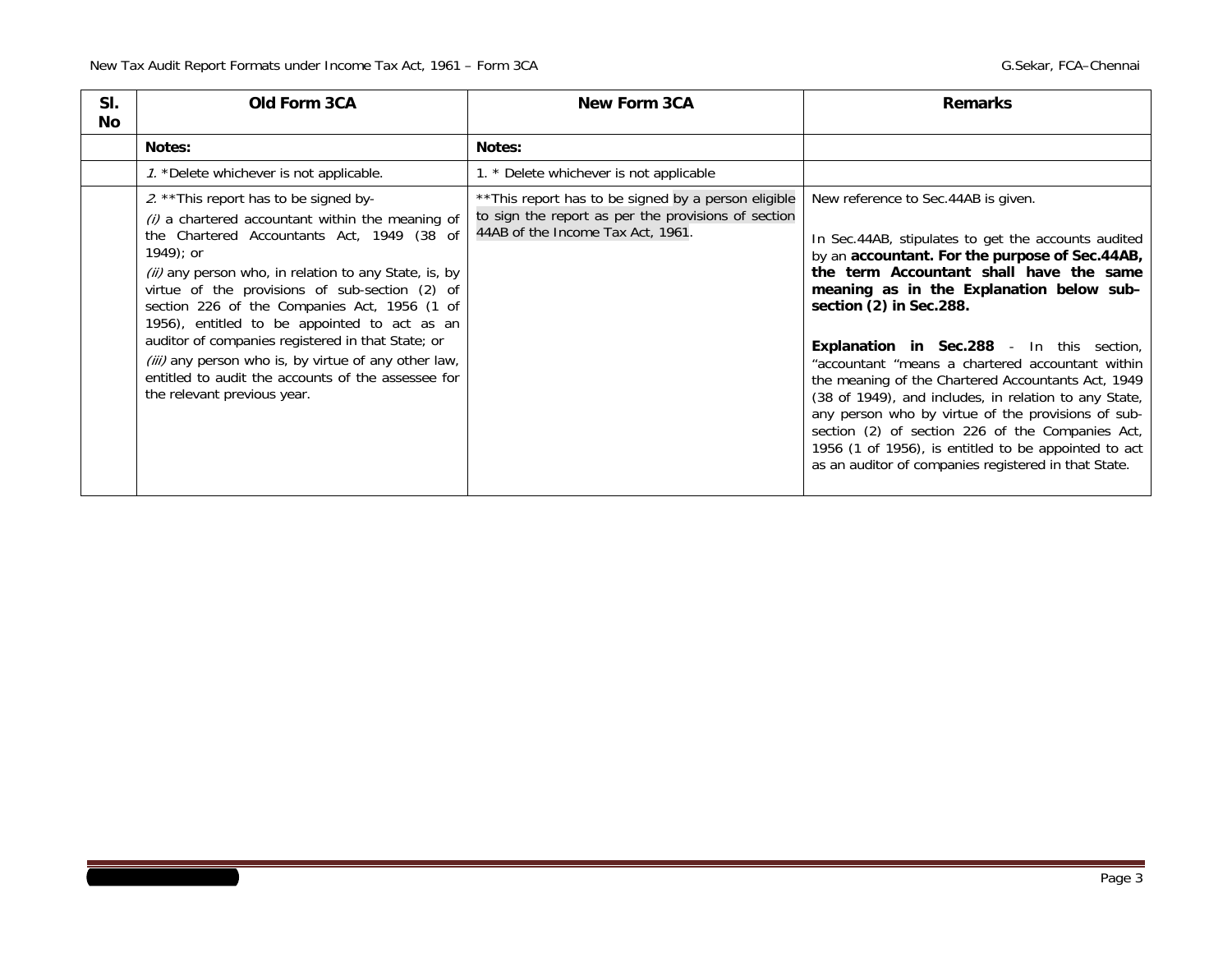#### **FORM NO. 3CB**

#### **[See rule 6G(1)(b)]**

#### **Audit report under section 44AB of the Income - tax Act 1961, in the case of a person referred to in clause (b) of sub - rule (1) of rule 6G**

1. \*I / we have examined the balance sheet as on, **….**, and the \*profit and loss account / income and expenditure account for the period beginning from **….**to ending on**….**, attached herewith, of **….**( Name ), **….**(Address), **….**(Permanent Account Number).

2. \*I / we certify that the balance sheet and the \*profit and loss / income and expenditure account are in agreement with the books of account maintained at the head office at **….** and \*\***….** branches.

3.(a) \*I / we report the following observations / comments / discrepancies / inconsistencies; if any:

(b) Subject to above, -

(A) \*I / we have obtained all the information and explanations which, to the best of \*my / our knowledge and belief, were necessary for the purpose of the audit.

(B) In \*my / our opinion, proper books of account have been kept by the head office and branches of the assessee so far as appears from \*my / our examination of the books.

(C) In \*my / our opinion and to the best of \*my / our information and according to the explanations given to \*me /us, the said accounts, read with notes thereon, if any, give a true and fair view:-

(i) in the case of the balance sheet, of the state of the affairs of the assessee as at 31<sup>st</sup> March, :and

(ii) in the case of the \*profit and loss account / income and expenditure account of the \*profit / loss or \*surplus / deficit of the assessee for the year ended on that date.

4. The statement of particulars required to be furnished under section 44AB is annexed herewith in Form No.3CD.

5. In \*my/our opinion and to the best of \*my / our information and according to explanations given to \*me / us, the particulars given in the said Form No.3 CD are true and correct subject to following observations/qualifications, if any:

a.

b.

c.

……………................................................... \*\*\*(Signature and stamp/seal of the signatory)

Place : \_\_\_\_\_\_\_\_\_\_\_\_\_\_ Name of the signatory ………………………

Date : \_\_\_\_\_\_\_\_\_\_\_\_\_\_ Full address ………………………………….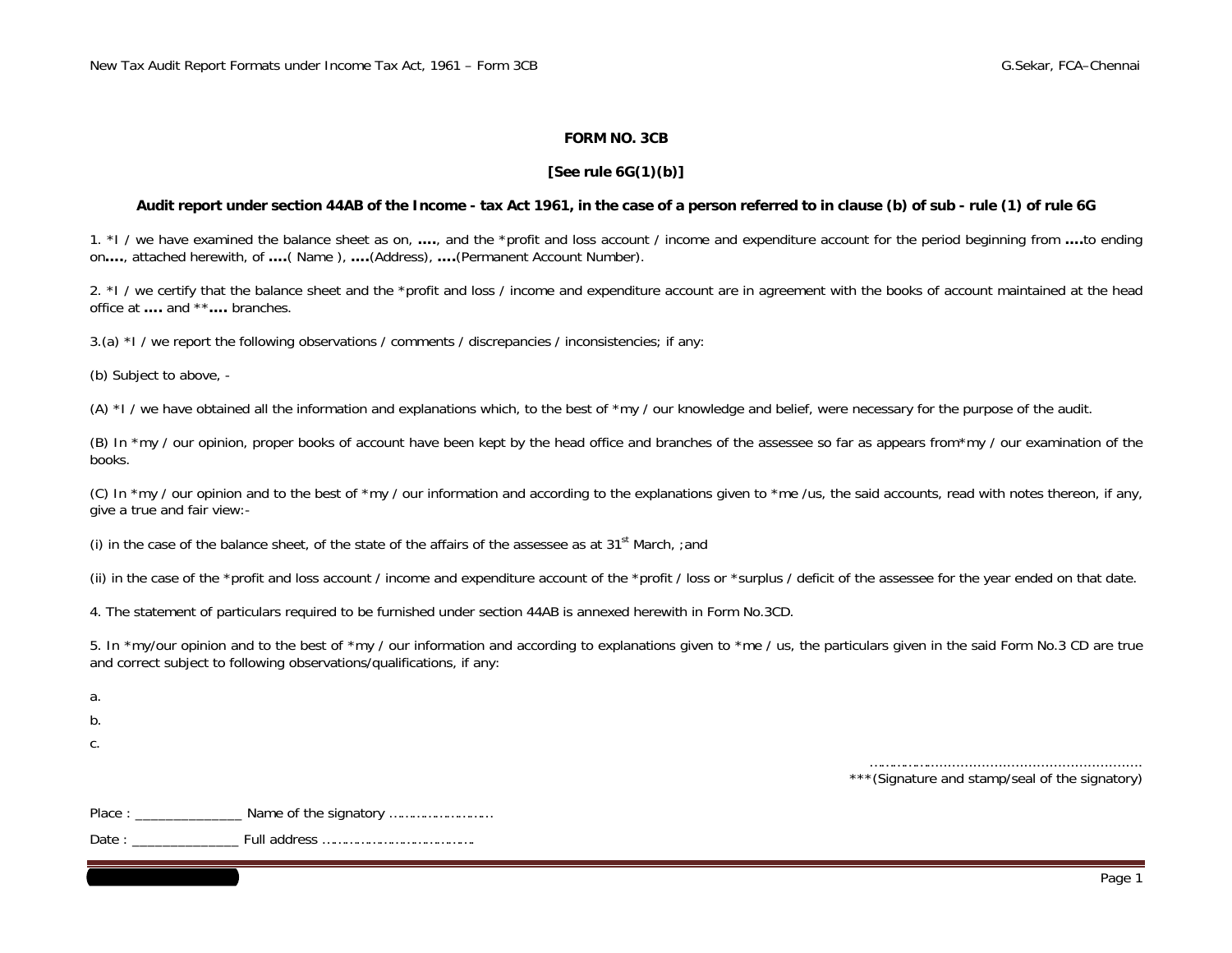### **Notes** :

- 1. \*Delete whichever is not applicable.
- 2. \*\*Mention the total number of branches.

3. \*\*\*This report has to be signed by person eligible to sign the report as per the provisions of section 44AB of the Income Tax Act, 1961.

4. The person, who signs this audit report, shall indicate reference of his membership number / certificate of practice number / authority under which he is entitled to sign this report.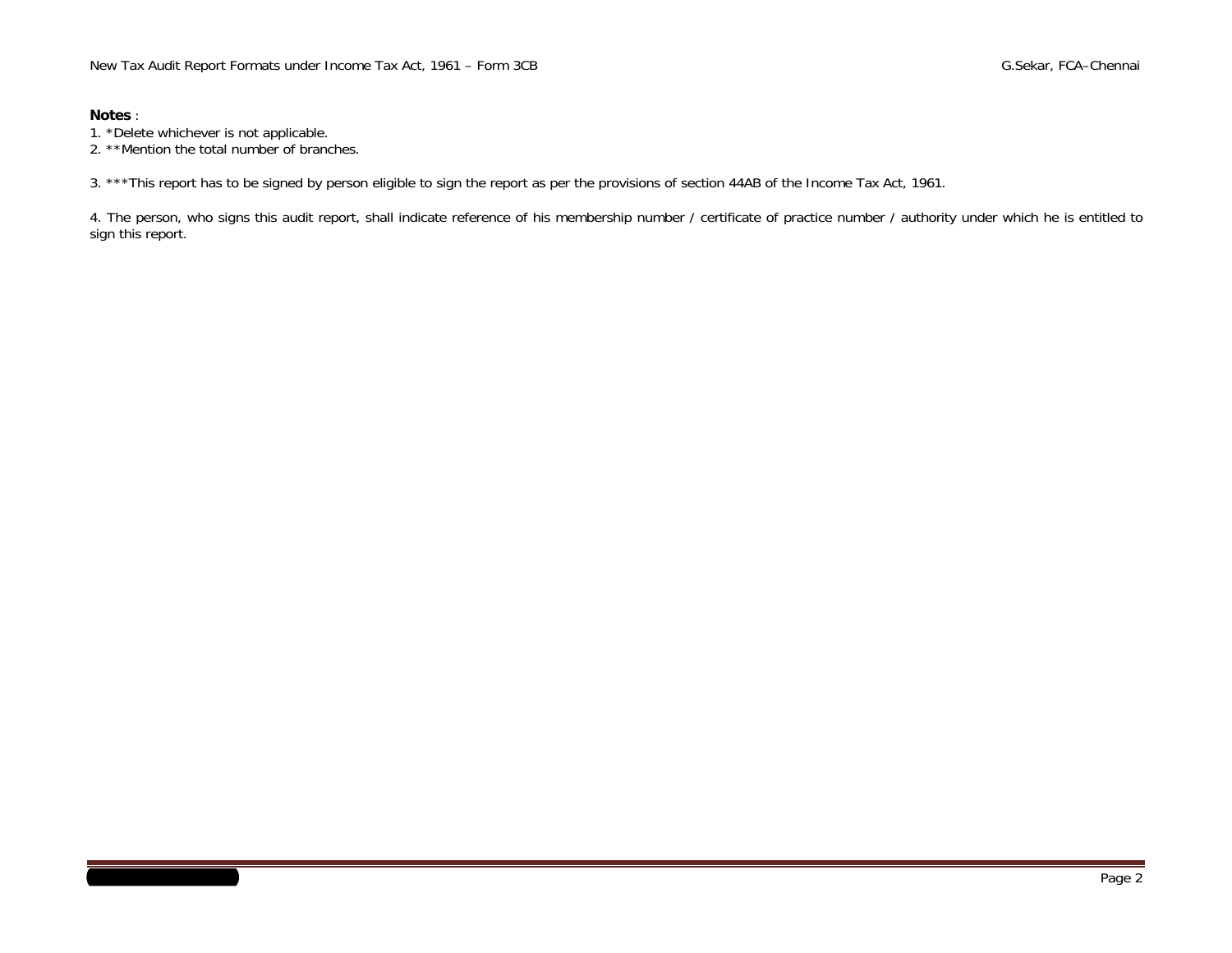## **Comparative Analysis of Old and New Form 3CB**

| SI.<br>No | Old Form 3CB                                                                                                                                                                                                                                                                                                                                                               | <b>New Form 3CB</b>                                                                                                                                                                                                                                     | <b>Remarks</b> |
|-----------|----------------------------------------------------------------------------------------------------------------------------------------------------------------------------------------------------------------------------------------------------------------------------------------------------------------------------------------------------------------------------|---------------------------------------------------------------------------------------------------------------------------------------------------------------------------------------------------------------------------------------------------------|----------------|
|           | FORM NO. 3CB                                                                                                                                                                                                                                                                                                                                                               | FORM NO. 3CB                                                                                                                                                                                                                                            |                |
|           | [See rule $6G(1)(b)$ ]                                                                                                                                                                                                                                                                                                                                                     | [See rule $6G(1)(b)$ ]                                                                                                                                                                                                                                  |                |
|           | Audit report under section 44AB of the Income -<br>tax Act 1961, in the case of a person referred to in<br>clause (b) of sub - rule (1) of rule 6G                                                                                                                                                                                                                         | Audit report under section 44AB of the Income -<br>tax Act 1961, in the case of a person referred to in<br>clause (b) of sub - rule (1) of rule 6G                                                                                                      |                |
|           | *1 / We have examined the Balance Sheet as at<br>31 <sup>st</sup> March, and the *Profit and Loss Account /<br>Income and Expenditure Account for the year<br>ended on that date, attached herewith, of<br>[Mention Name and Address of the Assessee with<br>permanent Account Number]                                                                                     | 1. *I / we have examined the balance sheet as on,<br>, and the *profit and loss account / income and<br>expenditure account for the period beginning from<br>to ending on, attached herewith, of<br>(Name),  (Address),  (Permanent Account<br>Number). |                |
|           | 2. *I / we certify that the balance sheet and the<br>*profit and loss / income and expenditure account<br>are in agreement with the books of account<br>maintained at the head office at  and **<br>branches.                                                                                                                                                              | 2. *I / we certify that the balance sheet and the<br>*profit and loss / income and expenditure account<br>are in agreement with the books of account<br>maintained at the head office at  and **<br>branches.                                           |                |
|           | 3.(a) *1 / we report the following observations /<br>comments / discrepancies / inconsistencies; if<br>any:                                                                                                                                                                                                                                                                | 3.(a) *I / we report the following observations /<br>comments / discrepancies / inconsistencies; if any:                                                                                                                                                |                |
|           | (b) Subject to above, -                                                                                                                                                                                                                                                                                                                                                    | (b) Subject to above, -                                                                                                                                                                                                                                 |                |
|           | $(A)$ *I / we have obtained all the information and<br>explanations which, to the best of *my / our<br>knowledge and belief, were necessary for the<br>purposes of the audit.                                                                                                                                                                                              | $(A)$ *I / we have obtained all the information and<br>explanations which, to the best of *my / our<br>knowledge and belief, were necessary for the<br>purpose of the audit                                                                             |                |
|           | (B) In *my / our opinion, proper books of account<br>(B) In *my / our opinion, proper books of account<br>have been kept by the head office and branches<br>have been kept by the head office and branches of<br>of the assessee so far as appears from*my / our<br>the assessee so far as appears from*my / our<br>examination of the books.<br>examination of the books. |                                                                                                                                                                                                                                                         |                |
|           | (C) In *my / our opinion and to the best of *my /<br>our information and according to the explanations<br>given to *me /us, the said accounts, read with<br>notes thereon, if any, give a true and fair view:-                                                                                                                                                             | (C) In *my / our opinion and to the best of *my /<br>our information and according to the explanations<br>given to *me /us, the said accounts, read with<br>notes thereon, if any, give a true and fair view:-                                          |                |
|           | (i) in the case of the balance sheet, of the state of<br>the affairs of the assessee as at $31st$ March,<br>;and                                                                                                                                                                                                                                                           | (i) in the case of the balance sheet, of the state of<br>the affairs of the assessee as at 31 <sup>st</sup> March,<br>;and                                                                                                                              |                |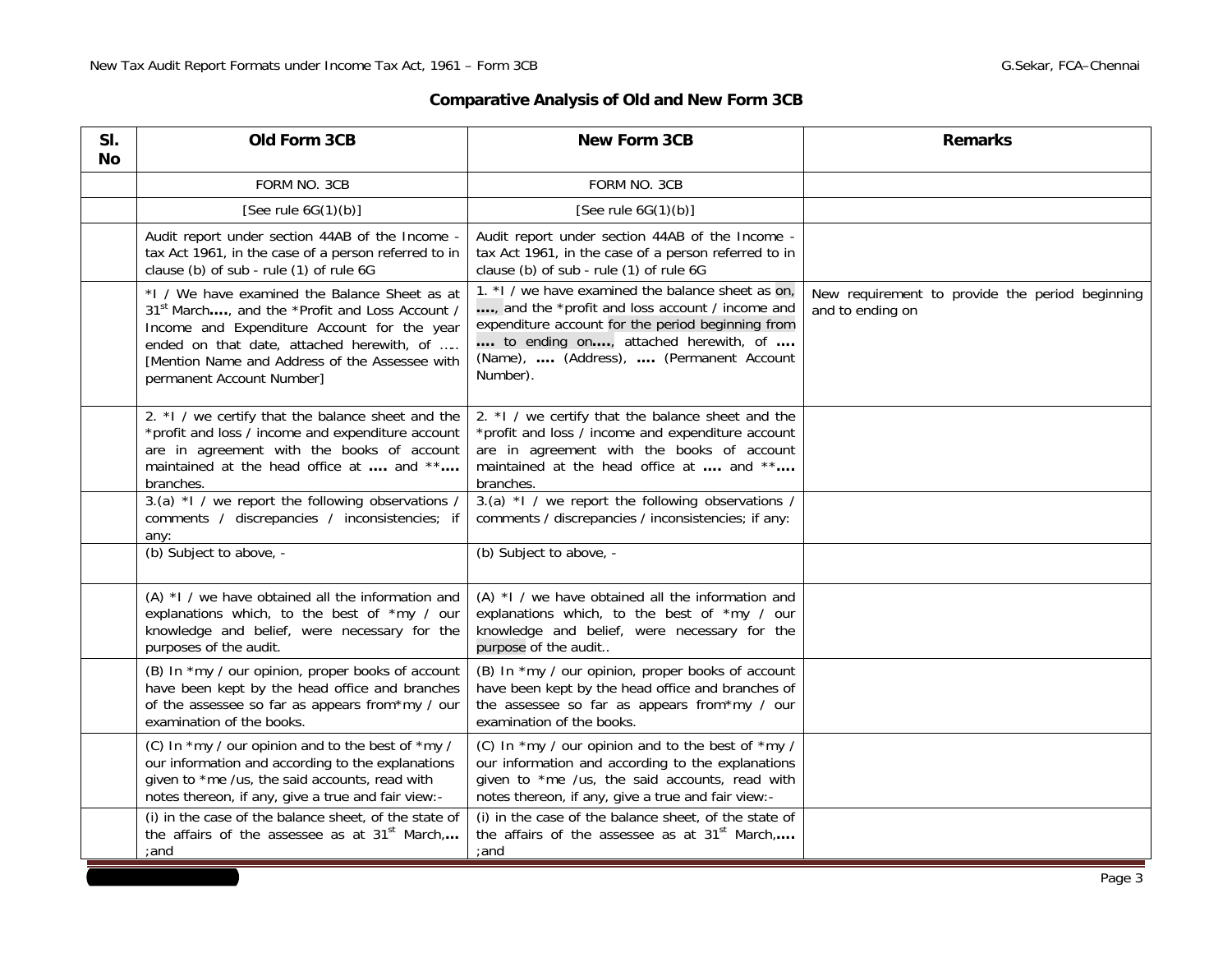| SI.<br>Νo | Old Form 3CB                                                                                                                                                                                                                                                                                                                                                                                                                                                                                                                                                       | <b>New Form 3CB</b>                                                                                                                                                                                                   | <b>Remarks</b>                                                                                                                                                                                                                                                                                                                                                                                                                                                                                                                                                                                                                                                                                           |
|-----------|--------------------------------------------------------------------------------------------------------------------------------------------------------------------------------------------------------------------------------------------------------------------------------------------------------------------------------------------------------------------------------------------------------------------------------------------------------------------------------------------------------------------------------------------------------------------|-----------------------------------------------------------------------------------------------------------------------------------------------------------------------------------------------------------------------|----------------------------------------------------------------------------------------------------------------------------------------------------------------------------------------------------------------------------------------------------------------------------------------------------------------------------------------------------------------------------------------------------------------------------------------------------------------------------------------------------------------------------------------------------------------------------------------------------------------------------------------------------------------------------------------------------------|
|           | (ii) in the case of the *profit and loss account /<br>income and expenditure account of the *profit /<br>loss or *surplus / deficit of the assessee for the<br>year ended on that date.                                                                                                                                                                                                                                                                                                                                                                            | (ii) in the case of the *profit and loss account /<br>income and expenditure account of the *profit /<br>loss or *surplus / deficit of the assessee for the<br>year ended on that date.                               |                                                                                                                                                                                                                                                                                                                                                                                                                                                                                                                                                                                                                                                                                                          |
|           | 4. The statement of particulars required to be<br>furnished under section 44AB is annexed herewith<br>in Form No.3CD.<br>5. In *my/our opinion and to the best of *my /                                                                                                                                                                                                                                                                                                                                                                                            | 4. The statement of particulars required to be<br>furnished under section 44AB is annexed herewith<br>in Form No.3CD.<br>5. In *my/our opinion and to the best of *my / our                                           | <b>New</b><br>conditions<br>requirement<br>οf<br>has                                                                                                                                                                                                                                                                                                                                                                                                                                                                                                                                                                                                                                                     |
|           | our information and according to explanations<br>given to *me / us, the particulars given in the said<br>Form No.3 CD and the Annexures thereto are true<br>and correct.                                                                                                                                                                                                                                                                                                                                                                                           | information and according to explanations given to<br>*me / us, the particulars given in the said Form<br>No.3 CD are true and correct subject to following<br>observations/qualifications, if any:<br>a.<br>b.<br>c. | observations/qualifications, if any                                                                                                                                                                                                                                                                                                                                                                                                                                                                                                                                                                                                                                                                      |
|           | *** Signed                                                                                                                                                                                                                                                                                                                                                                                                                                                                                                                                                         | *** (Signature and stamp/Seal of the signatory)                                                                                                                                                                       | New requirement to provide Stamp / Seal of the<br>Signatory                                                                                                                                                                                                                                                                                                                                                                                                                                                                                                                                                                                                                                              |
|           | Place Name :                                                                                                                                                                                                                                                                                                                                                                                                                                                                                                                                                       | Place Name of the Signatory:                                                                                                                                                                                          |                                                                                                                                                                                                                                                                                                                                                                                                                                                                                                                                                                                                                                                                                                          |
|           | DateAddress                                                                                                                                                                                                                                                                                                                                                                                                                                                                                                                                                        | Date Full Address                                                                                                                                                                                                     |                                                                                                                                                                                                                                                                                                                                                                                                                                                                                                                                                                                                                                                                                                          |
|           | Notes:                                                                                                                                                                                                                                                                                                                                                                                                                                                                                                                                                             | Notes:                                                                                                                                                                                                                |                                                                                                                                                                                                                                                                                                                                                                                                                                                                                                                                                                                                                                                                                                          |
|           | 1. *Delete whichever is not applicable.                                                                                                                                                                                                                                                                                                                                                                                                                                                                                                                            | 1. * Delete whichever is not applicable                                                                                                                                                                               |                                                                                                                                                                                                                                                                                                                                                                                                                                                                                                                                                                                                                                                                                                          |
|           | 2. ** Mention the total number of branches.                                                                                                                                                                                                                                                                                                                                                                                                                                                                                                                        | 2. **Mention the total number of branches.                                                                                                                                                                            |                                                                                                                                                                                                                                                                                                                                                                                                                                                                                                                                                                                                                                                                                                          |
|           | 3. ** This report has to be signed by-<br>(i) a chartered accountant within the meaning of<br>the Chartered Accountants Act, 1949 (38 of<br>1949); or<br>(ii) any person who, in relation to any State, is, by<br>virtue of the provisions of sub-section (2) of<br>section 226 of the Companies Act, 1956 (1 of<br>1956), entitled to be appointed to act as an<br>auditor of companies registered in that State; or<br>(iii) any person who is, by virtue of any other law,<br>entitled to audit the accounts of the assessee for<br>the relevant previous year. | 3.*** This report has to be signed by a person<br>eligible to sign the report as per the provisions of<br>section 44AB of the Income Tax Act, 1961.                                                                   | New reference to Sec.44AB is given.<br>In Sec.44AB, stipulates to get the accounts audited<br>by an accountant. For the purpose of Sec.44AB,<br>the term Accountant shall have the same<br>meaning as in the Explanation below sub-<br>section (2) in Sec.288.<br>Explanation in Sec.288 - In this section,<br>"accountant "means a chartered accountant within<br>the meaning of the Chartered Accountants Act, 1949<br>(38 of 1949), and includes, in relation to any State,<br>any person who by virtue of the provisions of sub-<br>section (2) of section 226 of the Companies Act,<br>1956 (1 of 1956), is entitled to be appointed to act<br>as an auditor of companies registered in that State. |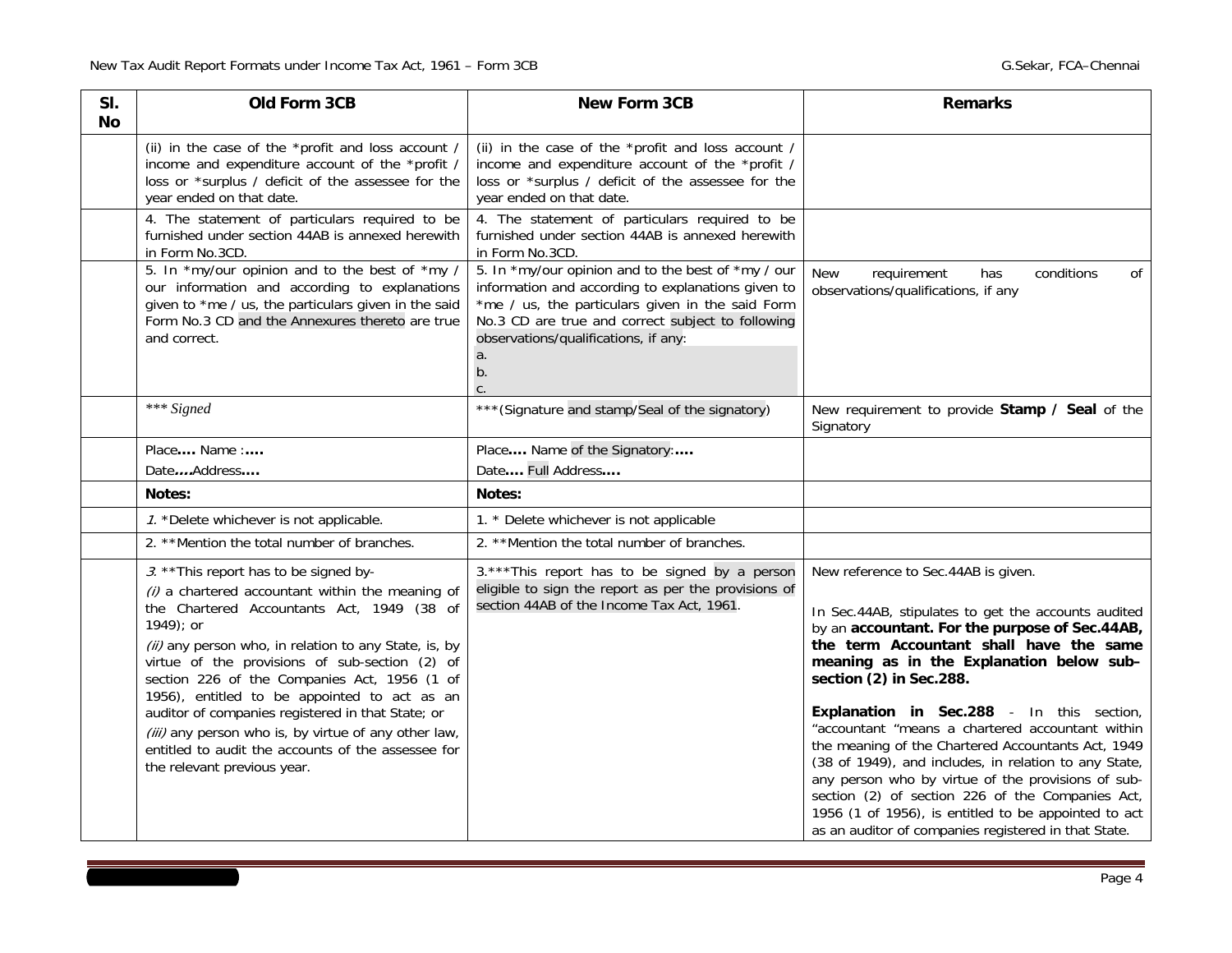| SI.<br>No | Old Form 3CB                              | New Form 3CB                                                                                                                                                                                                                                                                                                                                           | <b>Remarks</b> |
|-----------|-------------------------------------------|--------------------------------------------------------------------------------------------------------------------------------------------------------------------------------------------------------------------------------------------------------------------------------------------------------------------------------------------------------|----------------|
|           | which he is entitled to sign this report. | 4. The person, who signs this audit report, shall   4. The person, who signs this audit report, shall<br>indicate reference of his membership number / indicate reference of his membership number /<br>certificate of practice number / authority under certificate of practice number / authority under<br>which he is entitled to sign this report. |                |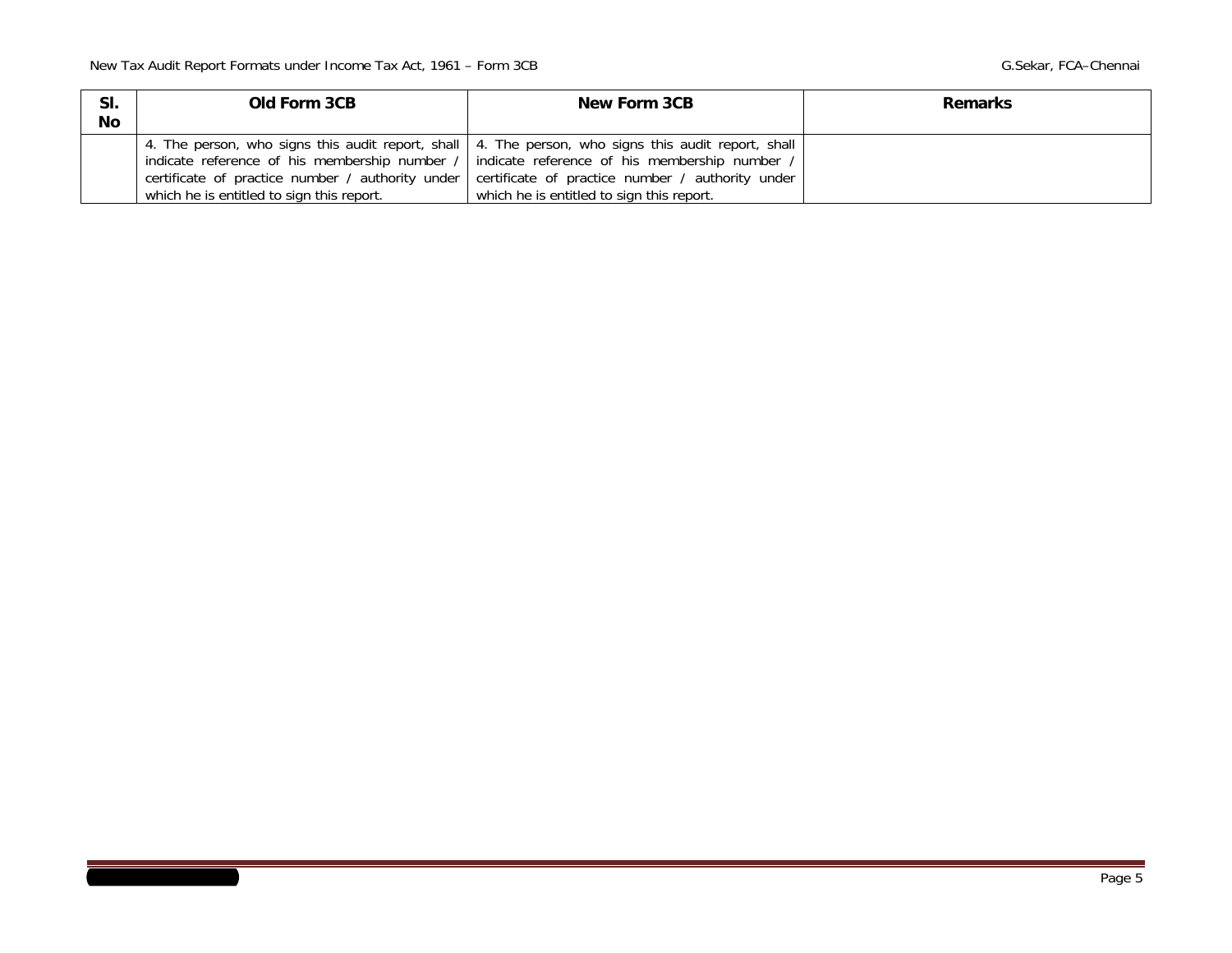# Comparative study of Form 3CD (Old) and the New Form 3CD as notified by CBDT vide Notification No: 33/2014, dated July 25, 2014.

| Contents of Old Form 3CD                                                                                                                                             | <b>Contents of New 3CD</b>                                                                                                                                                                                                 |
|----------------------------------------------------------------------------------------------------------------------------------------------------------------------|----------------------------------------------------------------------------------------------------------------------------------------------------------------------------------------------------------------------------|
| 1. Name of the Assessee                                                                                                                                              | Name of the assessee                                                                                                                                                                                                       |
|                                                                                                                                                                      | Remark: No change                                                                                                                                                                                                          |
| 2. Address                                                                                                                                                           | 2. Address                                                                                                                                                                                                                 |
|                                                                                                                                                                      | Remark: No change                                                                                                                                                                                                          |
| 3. Permanent Account Number                                                                                                                                          | 3. Permanent Account Number (PAN)                                                                                                                                                                                          |
|                                                                                                                                                                      | Remark: No change                                                                                                                                                                                                          |
|                                                                                                                                                                      | Whether the assessee is liable to pay indirect tax like excise duty, service tax, sales tax, customs duty, etc. if yes,<br>please furnish the registration number or any other identification number allotted for the same |
|                                                                                                                                                                      | Remark: Newly Inserted. Purpose might be to cross verify the Income with Other Compliances and better                                                                                                                      |
|                                                                                                                                                                      | co-ordination                                                                                                                                                                                                              |
| 4. Status                                                                                                                                                            | 5. Status                                                                                                                                                                                                                  |
|                                                                                                                                                                      | Remark: No change                                                                                                                                                                                                          |
| 31 <sup>st</sup> March<br>5. Previous year ended:                                                                                                                    |                                                                                                                                                                                                                            |
|                                                                                                                                                                      | Remark: Amended to Include the date of commencement of previous year for newly started business                                                                                                                            |
| 6. Assessment year                                                                                                                                                   | 7. Assessment year                                                                                                                                                                                                         |
|                                                                                                                                                                      | Remark: No change                                                                                                                                                                                                          |
|                                                                                                                                                                      | Indicate the relevant clause of section 44AB under which the audit has been conducted                                                                                                                                      |
|                                                                                                                                                                      | Remark: Newly inserted.                                                                                                                                                                                                    |
| Part - B                                                                                                                                                             | Part - B                                                                                                                                                                                                                   |
|                                                                                                                                                                      |                                                                                                                                                                                                                            |
| (a) If Firm or Association of Persons, indicate names of Partners/Members and their, Profit Sharing<br>Ratios.                                                       | 9. (a) If firm or association of persons, indicate names of partners/members and their profit sharing ratios.<br><b>Remark: No Change</b>                                                                                  |
| (b) If there is any change in the Partners or Members or in their Profit Sharing Ratio since the last<br>date of the preceding year, the particulars of such change. | (b) If there is any change in the partners or members or in their profit sharing ratio since the last date of the<br>preceding year, the particulars of such change<br>Remark: No Change                                   |
| 8.                                                                                                                                                                   | 10. (a) Nature of business or profession (if more than one business or profession is carried on during the previous                                                                                                        |
| (a) Nature of business or profession (if more than one business or profession is carried on during the                                                               | year, nature of every business or profession)                                                                                                                                                                              |
| previous year, nature of every business or profession).                                                                                                              | <b>Remark: No Change</b>                                                                                                                                                                                                   |
| (b) If there is any change in the nature of business or profession, the particulars of such change.                                                                  | (b) If there is any change in the nature of business or profession, the particulars of such change.                                                                                                                        |
|                                                                                                                                                                      | <b>Remark: No Change</b>                                                                                                                                                                                                   |
| 9.                                                                                                                                                                   | 11. (a) Whether books of account are prescribed under section 44AA, if yes, list of books so prescribed.                                                                                                                   |
| (a) Whether Books of Account are prescribed under Section 44AA, if yes, list of books so prescribed.                                                                 |                                                                                                                                                                                                                            |
| (b) Books of account maintained. (In case Books of Account are maintained in a computer system,                                                                      | (b) List of books of account maintained and the address at which the books of accounts are kept.                                                                                                                           |
| mention the books of account generated by such computer system)                                                                                                      | (In case books of account are maintained in a computer system, mention the books of account generated by such                                                                                                              |
|                                                                                                                                                                      | computer system. If the books of accounts are not kept at one location, please furnish the addresses of locations                                                                                                          |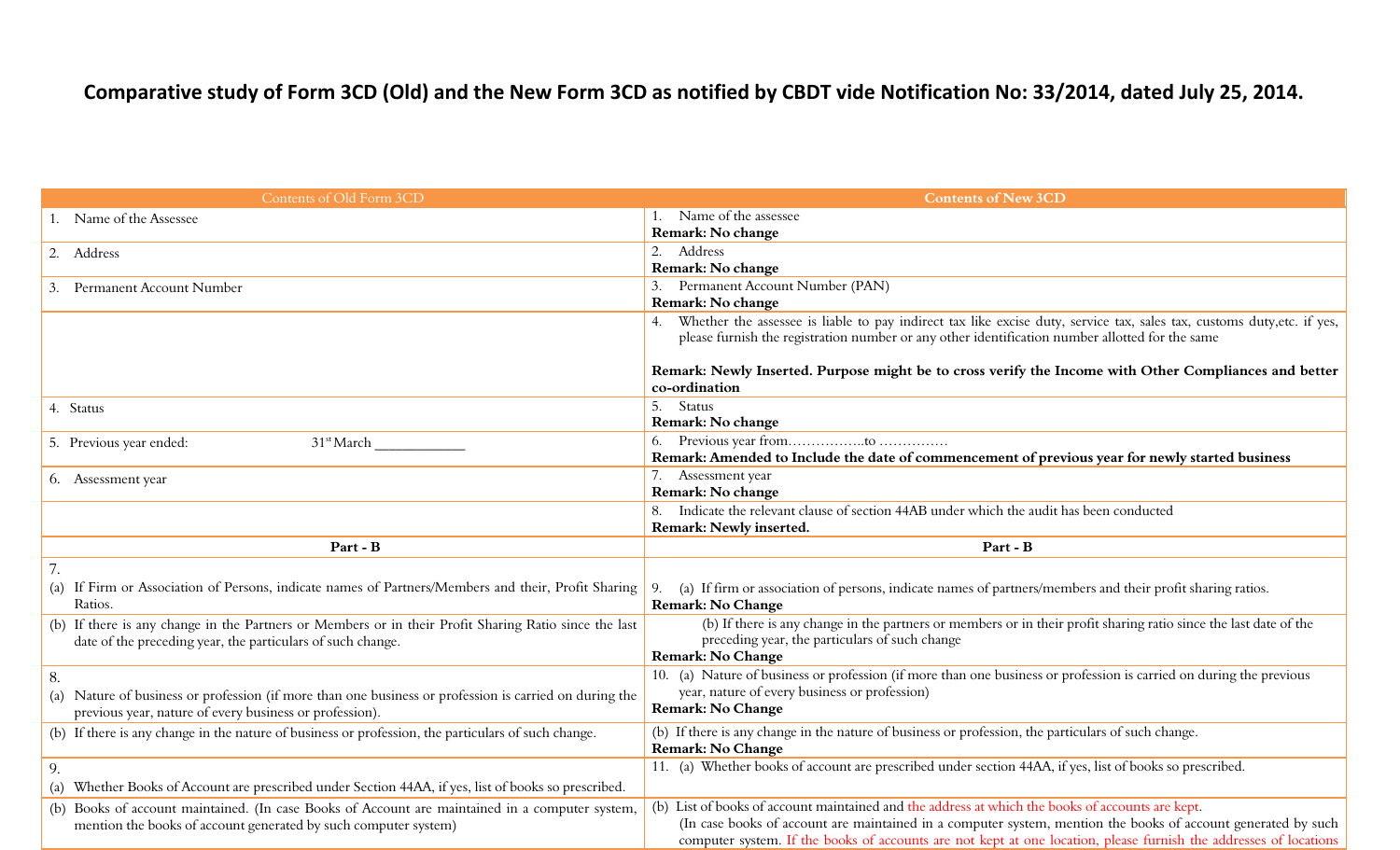|             |                                                                                                                                                                                                                                                          | along with the details of books of accounts maintained at each location.)<br>Remark: All Location where Books of Accounts are maintained are required to be furnished                                                                                                                                                                      |                                                       |                                                                                                            |                                                                                                                     |  |
|-------------|----------------------------------------------------------------------------------------------------------------------------------------------------------------------------------------------------------------------------------------------------------|--------------------------------------------------------------------------------------------------------------------------------------------------------------------------------------------------------------------------------------------------------------------------------------------------------------------------------------------|-------------------------------------------------------|------------------------------------------------------------------------------------------------------------|---------------------------------------------------------------------------------------------------------------------|--|
|             | (c) List of books of account examined.                                                                                                                                                                                                                   | (c) List of books of account and nature of relevant documents examined.<br>Remark: Along with List of Books of Accounts, Documents verified also shall be mentioned.                                                                                                                                                                       |                                                       |                                                                                                            |                                                                                                                     |  |
|             | 10. Whether the Profit and Loss Account includes any Profits and gains assessable on presumptive<br>basis, if yes, indicate the amount and the relevant section (44AD, 44AE, 44AF, 44B, 44BB, 44BBA,<br>44BBB or any other relevant section).            | 12. Whether the profit and loss account includes any profits and gains assessable on presumptive basis, if yes, indicate<br>the amount and the relevant section (44AD, 44AE, 44AF, 44B, 44BB, 44BBA, 44BBB, Chapter XII-G, First<br>Schedule or any other relevant section.)<br>Remark: Chapter - XII-G and First schedule is included now |                                                       |                                                                                                            |                                                                                                                     |  |
| $\vert$ 11. | (a) Method of accounting employed in the previous year.                                                                                                                                                                                                  | 13. (a) Method of accounting employed in the previous year<br>Remark: No change                                                                                                                                                                                                                                                            |                                                       |                                                                                                            |                                                                                                                     |  |
|             | (b) Whether there has been any change in the method of accounting employed $vis-\hat{a}-vis$ the method<br>employed in the immediately preceding previous year.                                                                                          | immediately preceding previous year                                                                                                                                                                                                                                                                                                        |                                                       |                                                                                                            | (b) Whether there had been any change in the method of accounting employed vis-a-vis the method employed in the     |  |
|             | (c) If answer to (b) above is in the affirmative, give details of such change, and the effect thereof on<br>the Profit or Loss.                                                                                                                          | (c) If answer to (b) above is in the affirmative, give details of such change, and the effect thereof on the profit or loss.<br>Decrease in profit (Rs.<br>Serial number<br>Particulars<br>Increase in profit (Rs.)                                                                                                                        |                                                       |                                                                                                            |                                                                                                                     |  |
|             |                                                                                                                                                                                                                                                          |                                                                                                                                                                                                                                                                                                                                            |                                                       | Remark : Complete details regarding Items having impact on profits shall be given                          |                                                                                                                     |  |
|             | (d) Details of deviation, if any, in the method of accounting employed in the previous year from<br>Accounting Standards prescribed under Section 145 and the effect thereof on the Profit or Loss.                                                      | (d) Details of deviation, if any, in the method of accounting employed in the previous year from accounting standards<br>prescribed under section 145 and the effect thereof on the profit or loss.<br><b>Remark: No Change</b>                                                                                                            |                                                       |                                                                                                            |                                                                                                                     |  |
| 12.         | (a) Method of Valuation of Closing Stock employed in the previous year.                                                                                                                                                                                  | 14. (a) Method of valuation of closing stock employed in the previous year.<br><b>Remark: No Change</b>                                                                                                                                                                                                                                    |                                                       |                                                                                                            |                                                                                                                     |  |
|             | (b) Details of deviation, if any, from the method of valuation prescribed under Section 145A, and the<br>effect thereof on the Profit or Loss.                                                                                                           | profit or loss, please furnish:                                                                                                                                                                                                                                                                                                            |                                                       |                                                                                                            | (b) In case of deviation from the method of valuation prescribed under section 145A, and the effect thereof on the  |  |
|             |                                                                                                                                                                                                                                                          | Serial number                                                                                                                                                                                                                                                                                                                              | Particulars                                           | Increase in profit (Rs.)                                                                                   | Decrease in profit (Rs.)                                                                                            |  |
|             |                                                                                                                                                                                                                                                          |                                                                                                                                                                                                                                                                                                                                            |                                                       |                                                                                                            |                                                                                                                     |  |
|             |                                                                                                                                                                                                                                                          | Remark: Complete details regarding Items having impact on profits shall be given                                                                                                                                                                                                                                                           |                                                       |                                                                                                            |                                                                                                                     |  |
|             | 12. (A) Give the following particulars of the Capital Asset converted into Stock in Trade:-<br>(a) Description of Capital Asset<br>(b) Date of Acquisition<br>(c) Cost of Acquisition<br>(d) Amount at which the Asset is converted into Stock in Trade. | 15. Give the following particulars of the capital asset converted into stock-in trade: -<br>(a) Description of capital asset;<br>(b) Date of acquisition;<br>(c) Cost of acquisition;<br>(d) Amount at which the asset is converted into stock-in-trade<br><b>Remark: No Change</b>                                                        |                                                       |                                                                                                            |                                                                                                                     |  |
|             | 13. Amounts not credited to the Profit and Loss Account, being -                                                                                                                                                                                         | 16. Amounts not credited to the profit and loss account, being, -                                                                                                                                                                                                                                                                          |                                                       |                                                                                                            |                                                                                                                     |  |
|             | (a) the items falling within the scope of Section 28;                                                                                                                                                                                                    |                                                                                                                                                                                                                                                                                                                                            | (a) the items falling within the scope of section 28; |                                                                                                            |                                                                                                                     |  |
|             | (b) the proforma credits, drawbacks, refund of duty of customs or excise or service tax, or refunds<br>of sales tax or value added tax, where such credits, drawbacks or refunds are admitted as due<br>by the authorities concerned                     |                                                                                                                                                                                                                                                                                                                                            |                                                       | value added tax where such credits, drawbacks or refunds are admitted as due by the authorities concerned; | (b) the pro forma credits, drawbacks, refund of duty of customs or excise or service tax, or refund of sales tax or |  |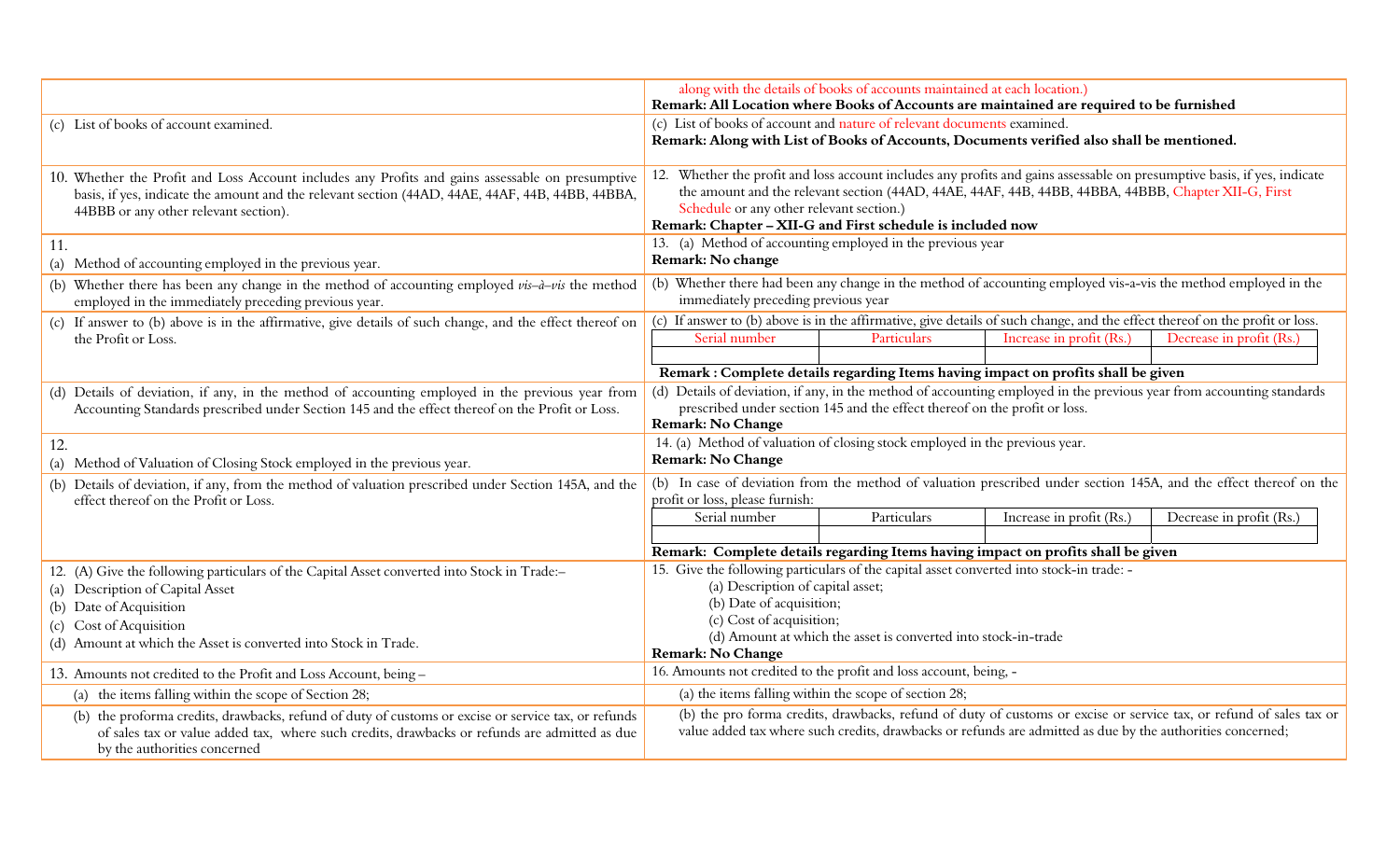| (c) Escalation Claims accepted during the previous year;                                                                                                                  |                                                                                                                                                                                                                                                       |                                                            | (c) escalation claims accepted during the previous year;                                                                                                                                                                                                                                                                                     |  |  |
|---------------------------------------------------------------------------------------------------------------------------------------------------------------------------|-------------------------------------------------------------------------------------------------------------------------------------------------------------------------------------------------------------------------------------------------------|------------------------------------------------------------|----------------------------------------------------------------------------------------------------------------------------------------------------------------------------------------------------------------------------------------------------------------------------------------------------------------------------------------------|--|--|
| (d) any other item of income;                                                                                                                                             | (d) any other item of income;                                                                                                                                                                                                                         |                                                            |                                                                                                                                                                                                                                                                                                                                              |  |  |
| (e) capital receipt, if any.                                                                                                                                              | (e) capital receipt, if any.<br><b>Remark: No Change</b>                                                                                                                                                                                              |                                                            |                                                                                                                                                                                                                                                                                                                                              |  |  |
|                                                                                                                                                                           | 17. Where any land or building or both is transferred during the previous year for a consideration less than value<br>adopted or assessed or assessable by any authority of a State Government referred to in section 43CA or 50C, please<br>furnish: |                                                            |                                                                                                                                                                                                                                                                                                                                              |  |  |
|                                                                                                                                                                           | Value adopted or assessed or<br>Consideration received or accrued<br>Details of property<br>assessable                                                                                                                                                |                                                            |                                                                                                                                                                                                                                                                                                                                              |  |  |
|                                                                                                                                                                           |                                                                                                                                                                                                                                                       | Remark: Newly inserted.                                    |                                                                                                                                                                                                                                                                                                                                              |  |  |
| 14. Particulars of depreciation allowable as per the Income-Tax Act, 1961 in respect of each asset or<br>block of assets, as the case may be, in the following form :-    |                                                                                                                                                                                                                                                       | the case may be, in the following form :-                  | 18. . Particulars of depreciation allowable as per the Income Tax Act, 1961 in respect of each asset or block of assets, as                                                                                                                                                                                                                  |  |  |
| (a) Description of asset/block of assets.                                                                                                                                 |                                                                                                                                                                                                                                                       | (a) Description of asset/block of assets.                  |                                                                                                                                                                                                                                                                                                                                              |  |  |
| (b) Rate of depreciation.                                                                                                                                                 | (b) Rate of depreciation.                                                                                                                                                                                                                             |                                                            |                                                                                                                                                                                                                                                                                                                                              |  |  |
| (c) Actual Cost or Written Down Value, as the case may be.                                                                                                                |                                                                                                                                                                                                                                                       | (c) Actual cost of written down value, as the case may be. |                                                                                                                                                                                                                                                                                                                                              |  |  |
| (d) Additions/deductions during the year with dates; in the case of any addition of an asset, date<br>put to use; including adjustments on account of-                    | (d)                                                                                                                                                                                                                                                   | adjustments on account of -                                | Additions/deductions during the year with dates; in the case of any addition of an asset, date put to use; including                                                                                                                                                                                                                         |  |  |
| Modified Value Added Tax Credit claimed and allowed under the Central Excise Rules,<br>(i)<br>1944, in respect of assets acquired on or after 1 <sup>st</sup> March 1994, |                                                                                                                                                                                                                                                       | acquired on or after 1st March, 1994,                      | i) Central Value Added Tax credits claimed and allowed under the Central Excise Rules, 1944, in respect of assets                                                                                                                                                                                                                            |  |  |
| (ii) Change in Rate of Exchange of Currency, and                                                                                                                          |                                                                                                                                                                                                                                                       | ii) change in rate of exchange of currency, and            |                                                                                                                                                                                                                                                                                                                                              |  |  |
| (iii) Subsidy or Grant or Reimbursement, by whatever name called.                                                                                                         |                                                                                                                                                                                                                                                       |                                                            | iii) subsidy or grant or reimbursement, by whatever name called.                                                                                                                                                                                                                                                                             |  |  |
| (e) Depreciation allowable.                                                                                                                                               |                                                                                                                                                                                                                                                       | (e) Depreciation allowable.                                |                                                                                                                                                                                                                                                                                                                                              |  |  |
| Written down value at the end of the year.<br>(f)                                                                                                                         |                                                                                                                                                                                                                                                       | (f) Written down value at the end of the year              | Remark: Modified value Added Tax has been replaced with Central value Added Tax                                                                                                                                                                                                                                                              |  |  |
| 15. Amounts admissible under Sections                                                                                                                                     | 19. Amounts admissible under sections:                                                                                                                                                                                                                |                                                            |                                                                                                                                                                                                                                                                                                                                              |  |  |
| $(a)$ 33 AB<br>$(b)$ 33 ABA<br>(c) 33 AC (wherever applicable)<br>$(d)$ 35                                                                                                | Section                                                                                                                                                                                                                                               | profit and loss<br>account                                 | Amount debited to   Amounts admissible as per the provisions of the Income Tax Act, 1961 and<br>also fulfils the conditions, if any specified under the conditions, if any<br>specified under the relevant 14provisions of Income Tax Act, 1961 or Income<br>Tax Rules, 1962 or any other guidelines, circular, etc., issued in this behalf. |  |  |
| $(e)$ 35 ABB                                                                                                                                                              | 32AC                                                                                                                                                                                                                                                  |                                                            |                                                                                                                                                                                                                                                                                                                                              |  |  |
| $(f)$ 35 AC                                                                                                                                                               | 33AB                                                                                                                                                                                                                                                  |                                                            |                                                                                                                                                                                                                                                                                                                                              |  |  |
| $(g)$ 35 CCA                                                                                                                                                              | 33ABA<br>35(1)(i)                                                                                                                                                                                                                                     |                                                            |                                                                                                                                                                                                                                                                                                                                              |  |  |
| $(h)$ 35 CCB                                                                                                                                                              | 35(1)(ii)                                                                                                                                                                                                                                             |                                                            |                                                                                                                                                                                                                                                                                                                                              |  |  |
| (i) 35 D                                                                                                                                                                  |                                                                                                                                                                                                                                                       |                                                            |                                                                                                                                                                                                                                                                                                                                              |  |  |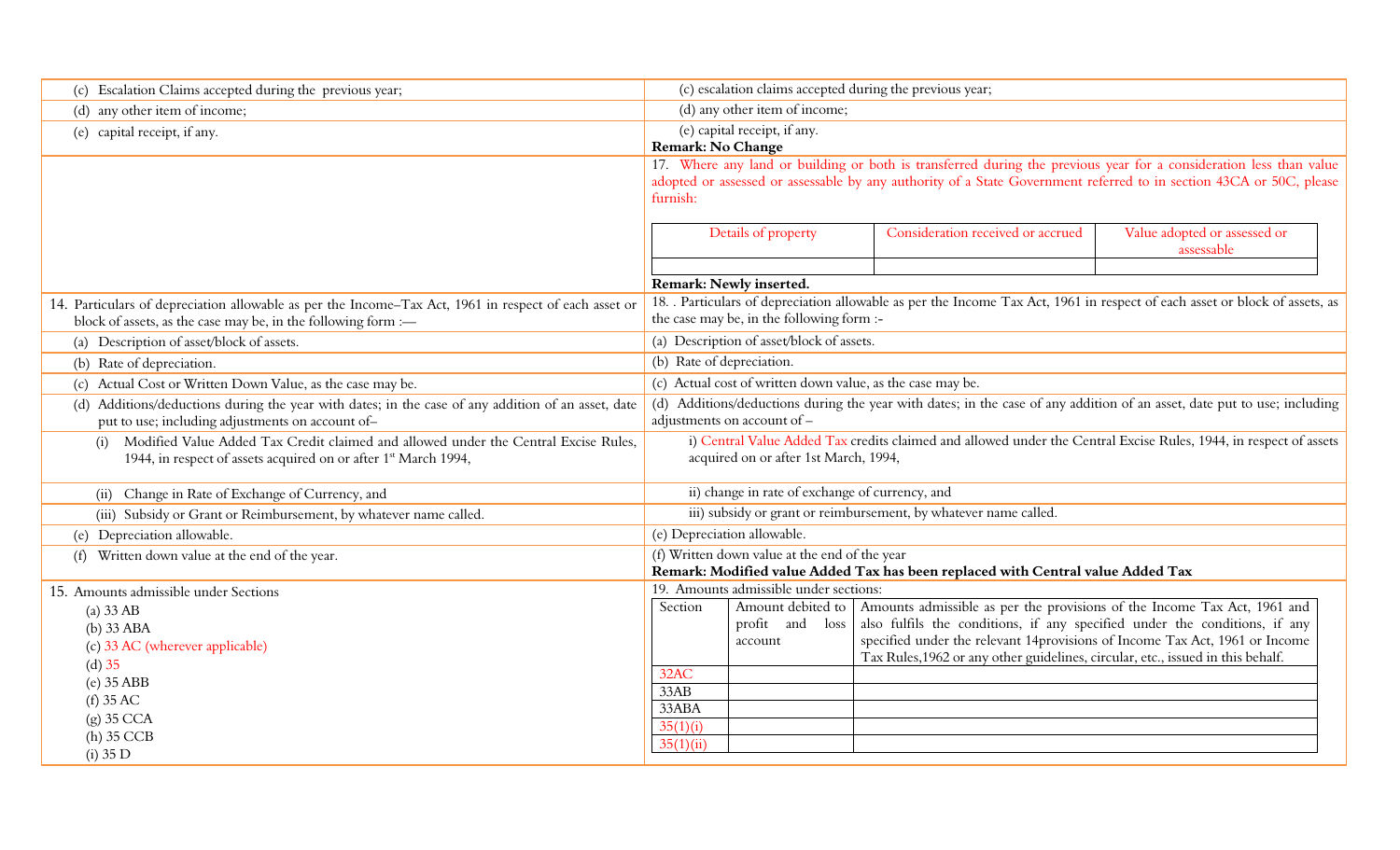| $(i)$ 35 DD                                                                                                                                                              | 35(1)(ii)                                                                                                                                                                                                                                                                                             |                |                 |              |               |                                               |  |
|--------------------------------------------------------------------------------------------------------------------------------------------------------------------------|-------------------------------------------------------------------------------------------------------------------------------------------------------------------------------------------------------------------------------------------------------------------------------------------------------|----------------|-----------------|--------------|---------------|-----------------------------------------------|--|
| $(k)$ 35 DDA                                                                                                                                                             | 35(1)(iii)                                                                                                                                                                                                                                                                                            |                |                 |              |               |                                               |  |
| $(l)$ 35 E                                                                                                                                                               | 35(1)(iv)                                                                                                                                                                                                                                                                                             |                |                 |              |               |                                               |  |
|                                                                                                                                                                          | 35(2AA)                                                                                                                                                                                                                                                                                               |                |                 |              |               |                                               |  |
| (a) debited to the Profit and Loss Account (showing the amount debited and deduction allowable                                                                           | 35(2AB)                                                                                                                                                                                                                                                                                               |                |                 |              |               |                                               |  |
| under each section separately);                                                                                                                                          | 35ABB                                                                                                                                                                                                                                                                                                 |                |                 |              |               |                                               |  |
| (b) not debited to the Profit and Loss Account                                                                                                                           | 35AC                                                                                                                                                                                                                                                                                                  |                |                 |              |               |                                               |  |
|                                                                                                                                                                          | 35AD                                                                                                                                                                                                                                                                                                  |                |                 |              |               |                                               |  |
|                                                                                                                                                                          | 35CCA                                                                                                                                                                                                                                                                                                 |                |                 |              |               |                                               |  |
|                                                                                                                                                                          | 35CCB                                                                                                                                                                                                                                                                                                 |                |                 |              |               |                                               |  |
|                                                                                                                                                                          | 35CCC                                                                                                                                                                                                                                                                                                 |                |                 |              |               |                                               |  |
|                                                                                                                                                                          | 35CCD                                                                                                                                                                                                                                                                                                 |                |                 |              |               |                                               |  |
|                                                                                                                                                                          | 35D                                                                                                                                                                                                                                                                                                   |                |                 |              |               |                                               |  |
|                                                                                                                                                                          | 35DD                                                                                                                                                                                                                                                                                                  |                |                 |              |               |                                               |  |
|                                                                                                                                                                          | 35DDA                                                                                                                                                                                                                                                                                                 |                |                 |              |               |                                               |  |
|                                                                                                                                                                          | 35E                                                                                                                                                                                                                                                                                                   |                |                 |              |               |                                               |  |
|                                                                                                                                                                          | Remark: Section 32AC, 35AD, 35CCC and 35CCD also included in admissible amounts. For all above<br>sections, any condition is attached under circulars, rules etc, such conditions also to be reported.<br>33AC section was deleted in the new 3CD. Breakup of admissible amounts u/s 35 is asked now. |                |                 |              |               |                                               |  |
| 16.                                                                                                                                                                      | 20.                                                                                                                                                                                                                                                                                                   |                |                 |              |               |                                               |  |
| (a) Any sum paid to an Employee as Bonus or Commission for services rendered, where such sum<br>was otherwise payable to him as Profits or Dividend. [Section 36(1)(ii)] | (a) Any sum paid to an employee as bonus or commission for services rendered, where such sum was otherwise payable<br>to him as profits or dividend. [Section 36(1)(ii)]<br>Remark: No Change                                                                                                         |                |                 |              |               |                                               |  |
| (b) Any sum received from Employees towards Contributions to any Provident Fund or                                                                                       | (b) Details of contributions received from employees for various funds as referred to in section 36(1)(va):                                                                                                                                                                                           |                |                 |              |               |                                               |  |
| Superannuation Fund or any other fund mentioned in Section $2(24)(x)$ ; and due date for payment                                                                         | Serial number                                                                                                                                                                                                                                                                                         | Nature of fund | received<br>Sum | Due date for | The<br>actual | The actual date                               |  |
| and the actual date of payment to the concerned authorities under Section 36(1)(va).                                                                                     |                                                                                                                                                                                                                                                                                                       |                | from employees  | payment      | amount paid   | of payment to<br>the concerned<br>authorities |  |
|                                                                                                                                                                          |                                                                                                                                                                                                                                                                                                       |                |                 |              |               |                                               |  |
|                                                                                                                                                                          | Remark: Caption has been redrafted and made simpler. Along with due dates, the amount of Employee<br>contribution collected and remitted also to be disclosed.                                                                                                                                        |                |                 |              |               |                                               |  |
| 17. Amounts debited to the Profit and Loss Account, being :-                                                                                                             | 21. (a) Please furnish the details of amounts debited to the profit and loss account, being in the nature of capital,                                                                                                                                                                                 |                |                 |              |               |                                               |  |
| (a) expenditure of capital nature;                                                                                                                                       | personal, advertisement expenditure etc                                                                                                                                                                                                                                                               |                |                 |              |               |                                               |  |
| (b) expenditure of personal nature;                                                                                                                                      | Nature                                                                                                                                                                                                                                                                                                |                | Serial          | Particulars  | Amount in Rs. |                                               |  |
| (c) expenditure on advertisement in any souvenir, brochure, tract, pamphlet or the like,                                                                                 |                                                                                                                                                                                                                                                                                                       |                | number          |              |               |                                               |  |
| published by a political party;                                                                                                                                          |                                                                                                                                                                                                                                                                                                       |                |                 |              |               |                                               |  |
| (d) expenditure incurred at clubs, -                                                                                                                                     |                                                                                                                                                                                                                                                                                                       |                |                 |              |               |                                               |  |
| (i) as entrance fees and subscriptions.                                                                                                                                  |                                                                                                                                                                                                                                                                                                       |                |                 |              |               |                                               |  |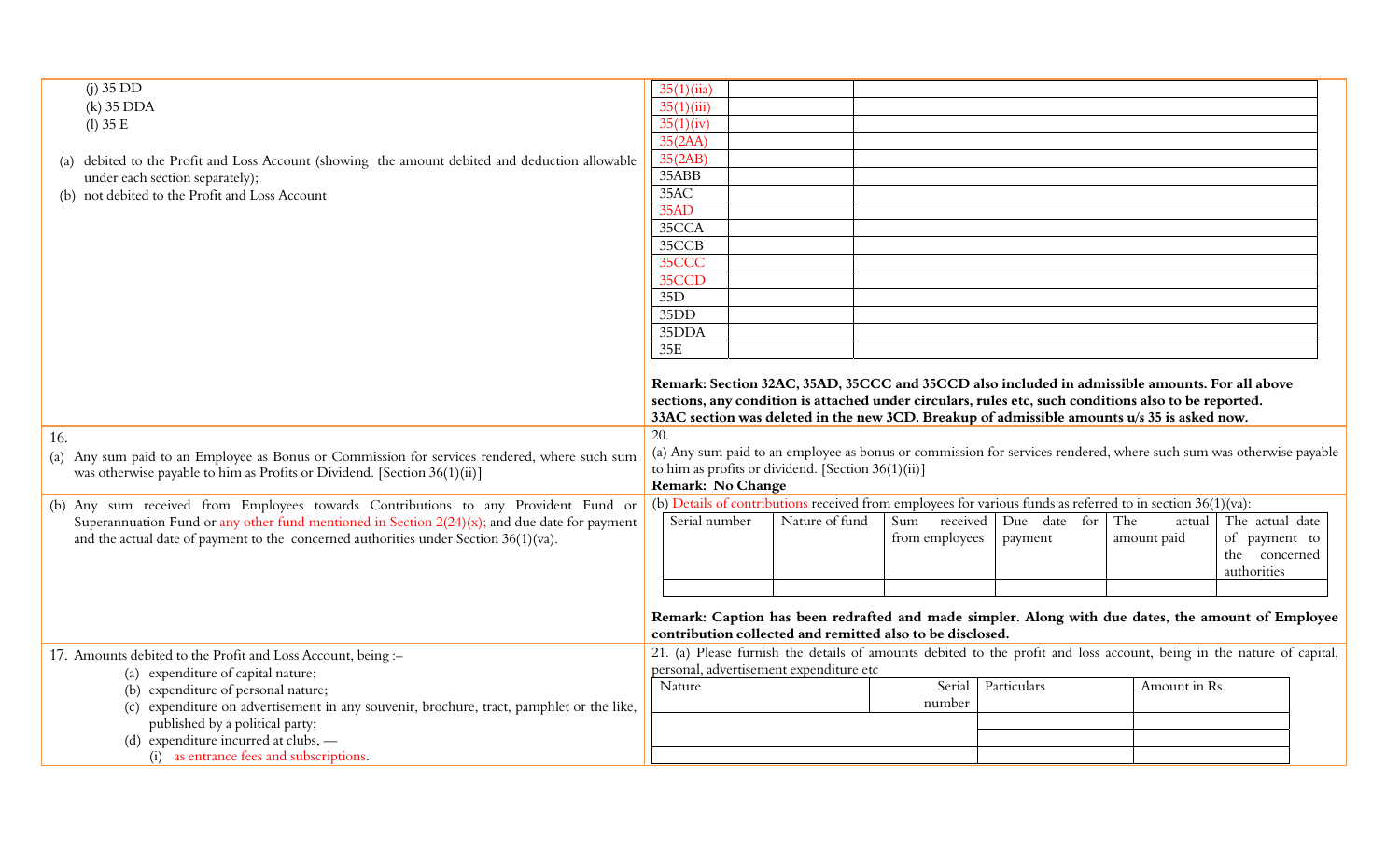| (ii) as cost for club services and facilities used;                                       |                                                                                                                                                                                             |
|-------------------------------------------------------------------------------------------|---------------------------------------------------------------------------------------------------------------------------------------------------------------------------------------------|
| (e) (i) expenditure by way of penalty or fine for violation of any law for the time being |                                                                                                                                                                                             |
| in force;                                                                                 |                                                                                                                                                                                             |
| (ii) any other penalty or fine;                                                           |                                                                                                                                                                                             |
| (iii) expenditure incurred for any purpose which is an offence or which is prohibited     |                                                                                                                                                                                             |
| by law;                                                                                   | Expenditure incurred at clubs<br>being cost for club services and                                                                                                                           |
|                                                                                           | facilities used.                                                                                                                                                                            |
|                                                                                           | Expenditure by way of penalty or                                                                                                                                                            |
|                                                                                           | fine for violation of any law for the                                                                                                                                                       |
|                                                                                           | time being force                                                                                                                                                                            |
|                                                                                           | Expenditure by way of any other                                                                                                                                                             |
|                                                                                           | penalty or fine not covered above                                                                                                                                                           |
|                                                                                           | Expenditure incurred for any                                                                                                                                                                |
|                                                                                           | purpose which is an offence or<br>which is prohibited by law                                                                                                                                |
|                                                                                           |                                                                                                                                                                                             |
|                                                                                           |                                                                                                                                                                                             |
|                                                                                           |                                                                                                                                                                                             |
|                                                                                           |                                                                                                                                                                                             |
|                                                                                           | Remark: Nature of advertisement expenditure is not given. Expense relating to subscription and entrance<br>fee for club is deleted. The words " not covered above" as been added the table. |
| amounts inadmissible under Section 40(a);<br>(f)                                          | (b) Amounts inadmissible under section $40(a)$ :-                                                                                                                                           |
|                                                                                           | (i) as payment to non-resident referred to in sub-clause (i)                                                                                                                                |
|                                                                                           | (A) Details of payment on which tax is not deducted:                                                                                                                                        |
|                                                                                           | (I) date of payment                                                                                                                                                                         |
|                                                                                           | (II) amount of payment                                                                                                                                                                      |
|                                                                                           | (III) nature of payment                                                                                                                                                                     |
|                                                                                           | (IV) name and address of the payee                                                                                                                                                          |
|                                                                                           | (B) Details of payment on which tax has been deducted but has not been paid during the previous year or in the<br>subsequent year before the expiry of time prescribed under section 200(1) |
|                                                                                           | (I) date of payment                                                                                                                                                                         |
|                                                                                           | (II) amount of payment                                                                                                                                                                      |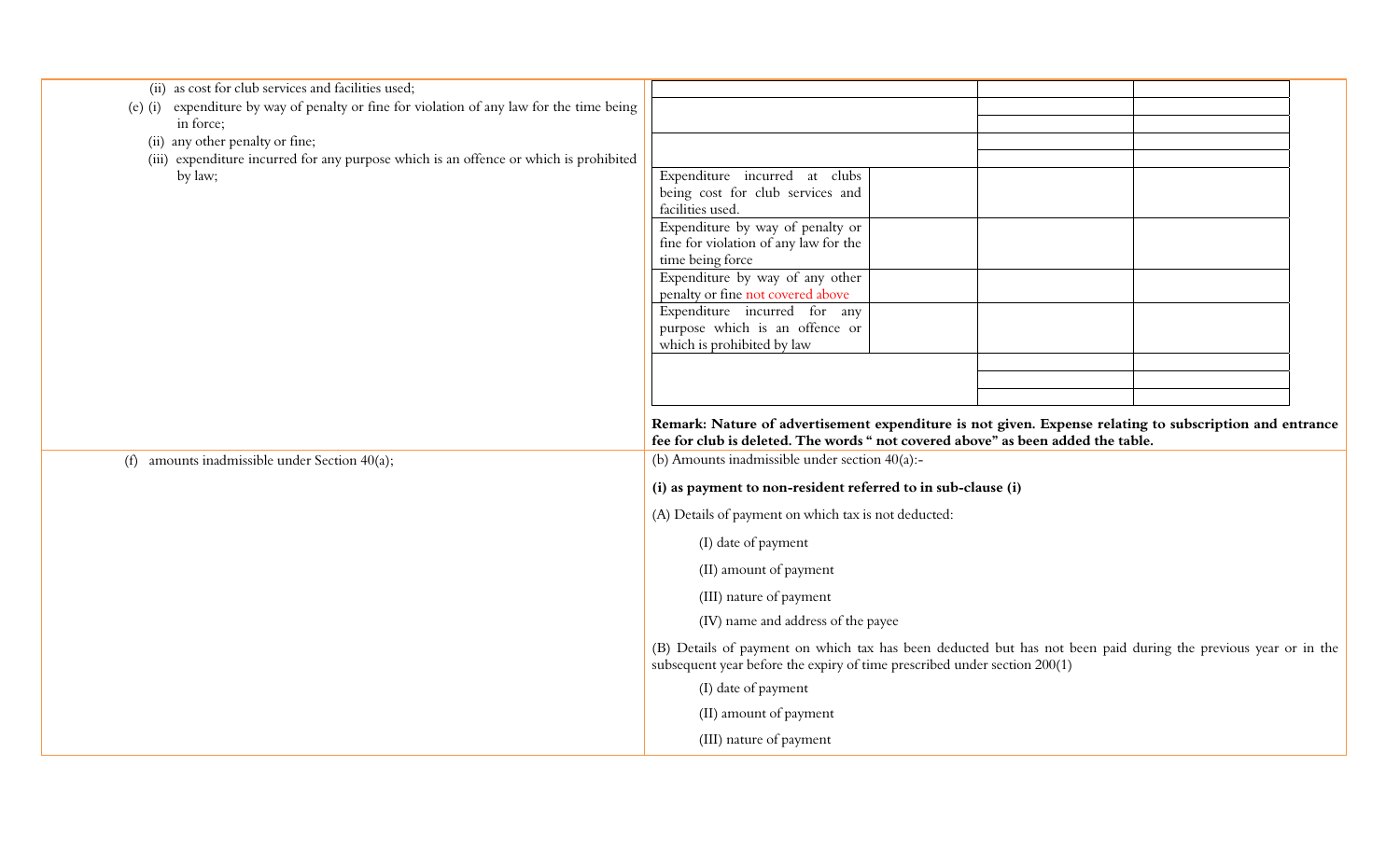|                                                                                                                             | (IV) name and address of the payee                                                                                                                                                                                                                                              |
|-----------------------------------------------------------------------------------------------------------------------------|---------------------------------------------------------------------------------------------------------------------------------------------------------------------------------------------------------------------------------------------------------------------------------|
|                                                                                                                             | (V) amount of tax deducted                                                                                                                                                                                                                                                      |
|                                                                                                                             | (ii) as payment referred to in sub-clause (ia)                                                                                                                                                                                                                                  |
|                                                                                                                             | (A) Details of payment on which tax is not deducted:                                                                                                                                                                                                                            |
|                                                                                                                             | (I) date of payment                                                                                                                                                                                                                                                             |
|                                                                                                                             | (II) amount of payment                                                                                                                                                                                                                                                          |
|                                                                                                                             | (III) nature of payment                                                                                                                                                                                                                                                         |
|                                                                                                                             | (IV) name and address of the payee                                                                                                                                                                                                                                              |
|                                                                                                                             | (B) Details of payment on which tax has been deducted but has not been paid on or before the due date specified in sub-<br>section (1) of section 139.<br>(I) date of payment                                                                                                   |
|                                                                                                                             | (II) amount of payment                                                                                                                                                                                                                                                          |
|                                                                                                                             | (III) nature of payment                                                                                                                                                                                                                                                         |
|                                                                                                                             | (IV) name and address of the payer                                                                                                                                                                                                                                              |
|                                                                                                                             | (V) amount of tax deducted                                                                                                                                                                                                                                                      |
|                                                                                                                             | (VI) amount out of (V) deposited, if any                                                                                                                                                                                                                                        |
|                                                                                                                             | (iii) under sub-clause (ic) [Wherever applicable]                                                                                                                                                                                                                               |
|                                                                                                                             | (iv) under sub-clause (iia)                                                                                                                                                                                                                                                     |
|                                                                                                                             | (v) under sub-clause (iib)                                                                                                                                                                                                                                                      |
|                                                                                                                             | (vi) under sub-clause (iii)                                                                                                                                                                                                                                                     |
|                                                                                                                             | (A) date of payment                                                                                                                                                                                                                                                             |
|                                                                                                                             | (B) amount of payment                                                                                                                                                                                                                                                           |
|                                                                                                                             | (C) name and address of the payee                                                                                                                                                                                                                                               |
|                                                                                                                             | (vii) under sub-clause (iv)                                                                                                                                                                                                                                                     |
|                                                                                                                             | (viiii) under sub-clause (v)<br>Remark: Instrad of providing inadmissible expenditure as a Single Amount, detailed breakup of<br>disallowance u/s 40 including non-deduction, short deduction and short/non-payment                                                             |
| (g) Interest, Salary, Bonus, Commission or Remuneration inadmissible under Section<br>40(b)/40(ba) and computation thereof; | (c) Amounts debited to profit and loss account being, interest, salary, bonus, commission or remuneration inadmissible<br>under section 40(b)/40(ba) and computation thereof;<br>Remark: "Amounts debited to profit and loss account being" has been inserted in the beginning. |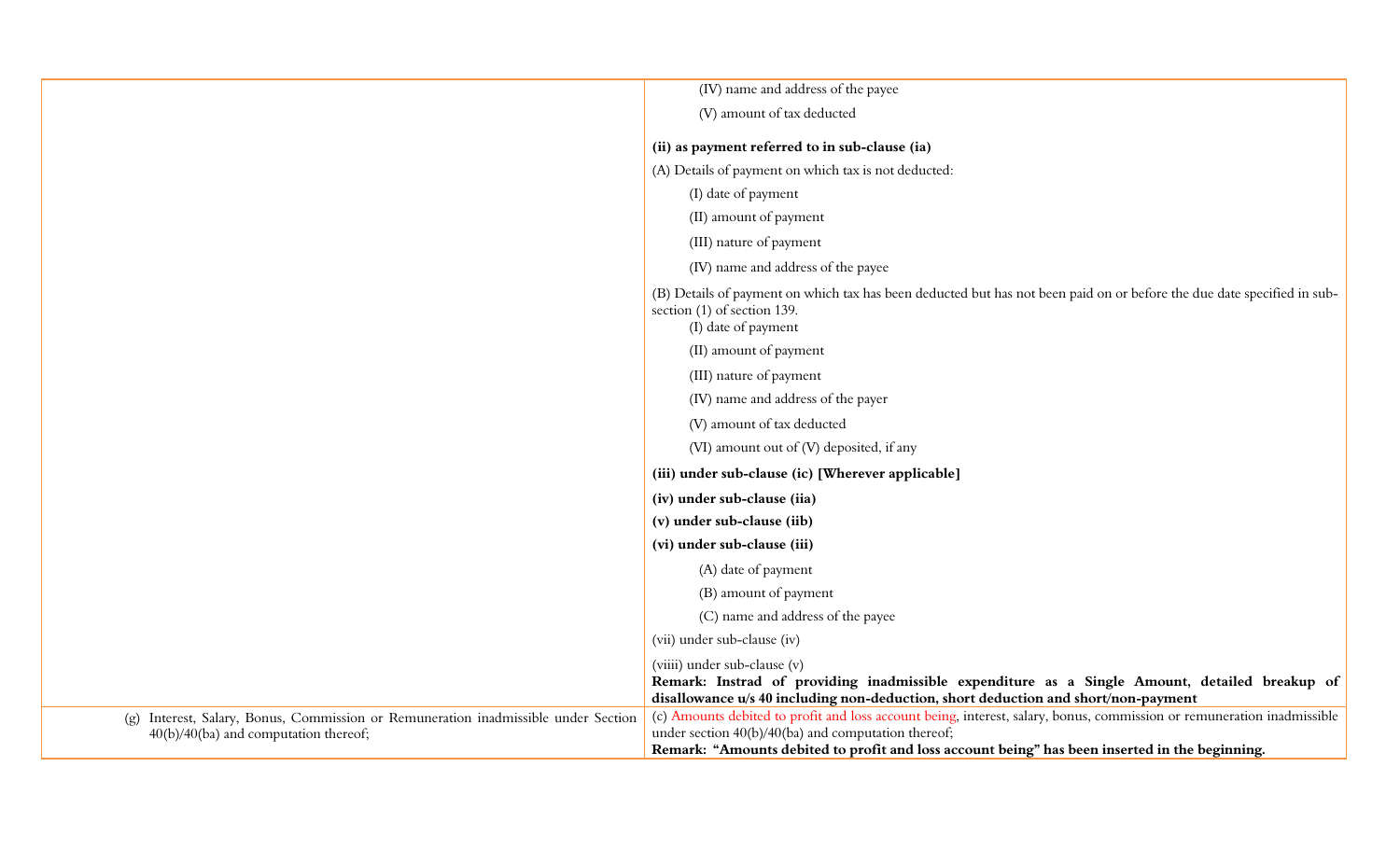| (h)<br>(A) | Whether a Certificate has been obtained from the Assessee regarding payments relating to<br>any expenditure covered under Section 40A(3) that the payments were made by Account                                                                                                                                                                                                                                                                                         | (d) Disallowance/deemed income under section 40A(3):<br>(A) On the basis of the examination of books of account and other relevant documents/evidence, whether the<br>expenditure covered under section 40A(3) read with rule 6DD were made by account payee cheque drawn on a bank or<br>account payee bank draft. If not, please furnish the details:                                                                                                                                                   |                                                                              |    |                         |           |                                                                                                                         |
|------------|-------------------------------------------------------------------------------------------------------------------------------------------------------------------------------------------------------------------------------------------------------------------------------------------------------------------------------------------------------------------------------------------------------------------------------------------------------------------------|-----------------------------------------------------------------------------------------------------------------------------------------------------------------------------------------------------------------------------------------------------------------------------------------------------------------------------------------------------------------------------------------------------------------------------------------------------------------------------------------------------------|------------------------------------------------------------------------------|----|-------------------------|-----------|-------------------------------------------------------------------------------------------------------------------------|
|            | Payee Cheques drawn on a Bank or Account Payee Bank Draft, as the case may be, [Yes/No]                                                                                                                                                                                                                                                                                                                                                                                 | Serial                                                                                                                                                                                                                                                                                                                                                                                                                                                                                                    | Date                                                                         |    | of Nature               | of Amount | Name and Permanent Account Number of the                                                                                |
| (B)        | amount inadmissible under Section 40A(3), read with Rule 6 DD [with break-up of<br>inadmissible amounts]                                                                                                                                                                                                                                                                                                                                                                | number                                                                                                                                                                                                                                                                                                                                                                                                                                                                                                    | payment                                                                      |    | payment                 |           | payee, if available                                                                                                     |
|            |                                                                                                                                                                                                                                                                                                                                                                                                                                                                         | (B) On the basis of the examination of books of account and other relevant documents/evidence, whether the payment<br>referred to in section 40A(3A) read with rule 6DD were made by account payee cheque drawn on a bank or account<br>payee bank draft If not, please furnish the details of amount deemed to be the profits and gains of business or profession<br>under section 40A(3A);                                                                                                              |                                                                              |    |                         |           |                                                                                                                         |
|            |                                                                                                                                                                                                                                                                                                                                                                                                                                                                         | Serial<br>number                                                                                                                                                                                                                                                                                                                                                                                                                                                                                          | Date<br>payment                                                              | of | Nature<br>of<br>payment | Amount    | Name and Permanent Account Number of the<br>payee, if available                                                         |
|            |                                                                                                                                                                                                                                                                                                                                                                                                                                                                         | Remark: Receiving certificate from Assessee has been deleted. Instead disallowance u/s 40A(3) and (3A)<br>shall be reported based on the examination of Books of Accounts. Separate disclosure for 40A(3) and (3A)<br>shall be given.                                                                                                                                                                                                                                                                     |                                                                              |    |                         |           |                                                                                                                         |
|            | provision for payment of gratuity not allowable under Section 40A(7);<br>any sum paid by the Assessee as an employer not allowable under section 40A(9);<br>(k) particulars of any liability of a contingent nature.<br>amount of deduction inadmissible in terms of section 14 A in respect of the<br>expenditure incurred in relation to income which does not form part of the total<br>income;<br>(m) amount inadmissible under the proviso to section $36(1)(iii)$ | (e) provision for payment of gratuity not allowable under section 40A(7);<br>(f) any sum paid by the assessee as an employer not allowable under section $40A(9)$ ;<br>(g) particulars of any liability of a contingent nature;<br>(h) amount of deduction inadmissible in terms of section 14A in respect of the expenditure incurred in relation to<br>income which does not form part of the total income;<br>(i) amount inadmissible under the proviso to section $36(1)(iii)$ .<br>Remark: No Change |                                                                              |    |                         |           |                                                                                                                         |
|            | 17A. Amount of interest inadmissible under section 23 of the Micro, Small and Medium Enterprises<br>Development Act, 2006.                                                                                                                                                                                                                                                                                                                                              | 2006.<br>Remark: No Change                                                                                                                                                                                                                                                                                                                                                                                                                                                                                |                                                                              |    |                         |           | 22. Amount of interest inadmissible under section 23 of the Micro, Small and Medium Enterprises Development Act,        |
|            | 18. Particulars of payments made to persons specified under Section 40A(2)(b).                                                                                                                                                                                                                                                                                                                                                                                          | <b>Remark: No Change</b>                                                                                                                                                                                                                                                                                                                                                                                                                                                                                  |                                                                              |    |                         |           | 23. Particulars of payments made to persons specified under section 40A(2)(b).                                          |
|            | 19. Amounts deemed to be Profits and Gains under Section 33AB or 33ABA or 33AC.                                                                                                                                                                                                                                                                                                                                                                                         | Remark: Section 32AC has been inserted.                                                                                                                                                                                                                                                                                                                                                                                                                                                                   |                                                                              |    |                         |           | 24. Amounts deemed to be profits and gains under section 32AC or 33AB or 33ABA or 33AC.                                 |
|            | 20. Any amount of Profit chargeable to tax under Section 41 and computation thereof.                                                                                                                                                                                                                                                                                                                                                                                    | 25. Any amount of profit chargeable to tax under section 41 and computation thereof.<br><b>Remark: No Change</b>                                                                                                                                                                                                                                                                                                                                                                                          |                                                                              |    |                         |           |                                                                                                                         |
|            | 21. $\star$ (i) In respect of any sum referred to in clauses (a), (b), (c), (d), (e) or (f) of section 43B, the<br>liability for which:-                                                                                                                                                                                                                                                                                                                                |                                                                                                                                                                                                                                                                                                                                                                                                                                                                                                           |                                                                              |    |                         |           | 26. In respect of any sum referred to in clause (a),(b), (c), (d), (e) or (f) of section 43B, the liability for which:- |
|            | (A) pre-existed on the first day of the previous year but was not allowed in the assessment of any<br>preceding previous year and was -<br>(a) paid during the previous year;<br>(b) not paid during the previous year;                                                                                                                                                                                                                                                 | year and was                                                                                                                                                                                                                                                                                                                                                                                                                                                                                              | (a) paid during the previous year;<br>(b) not paid during the previous year; |    |                         |           | (A) pre-existed on the first day of the previous year but was not allowed in the assessment of any preceding previous   |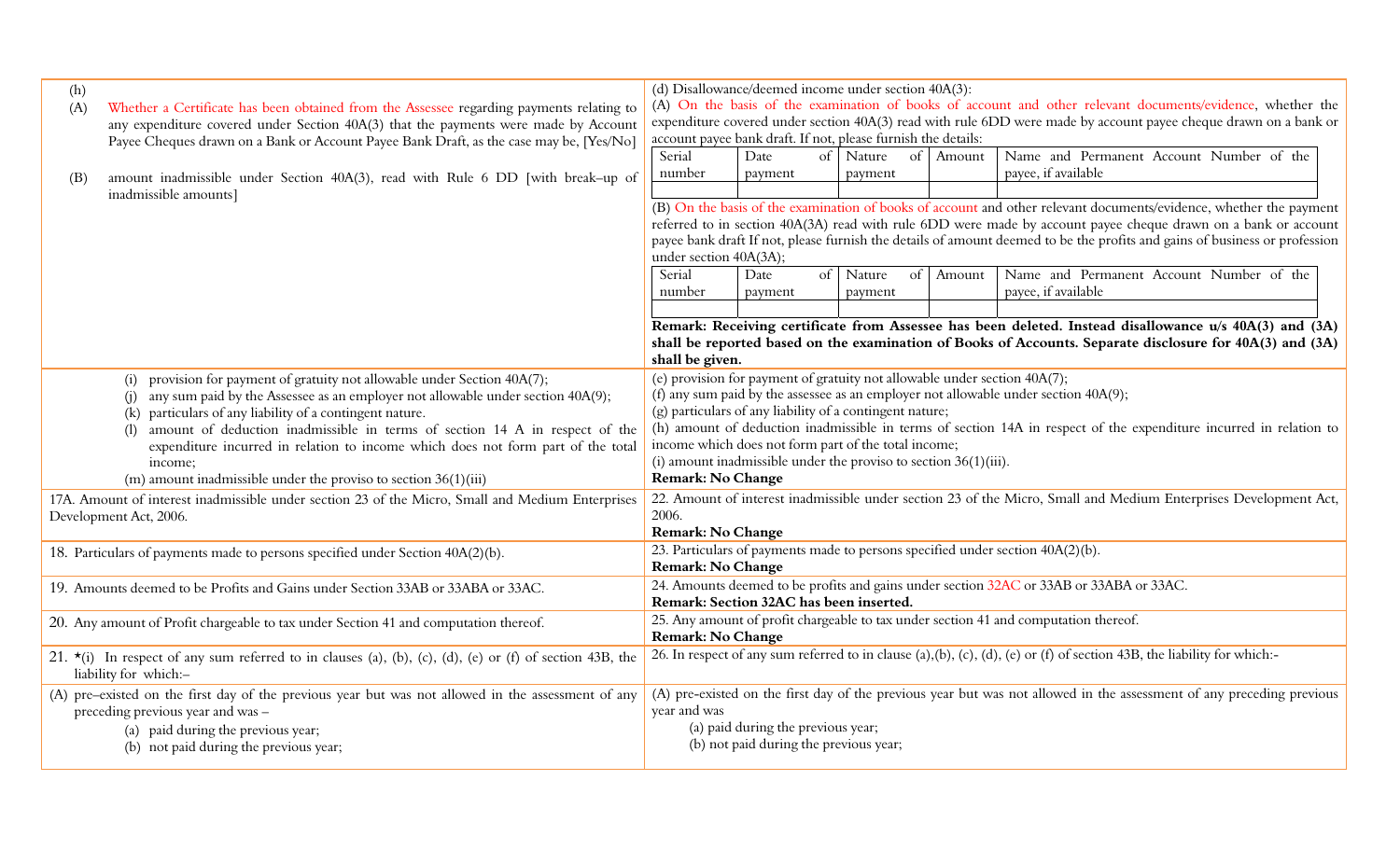| (B) was incurred in the previous year and was<br>(a) paid on or before the due date for furnishing the return of income of the previous<br>year under section 139(1);<br>(b) not paid on or before the aforesaid date.<br>* State whether Sales Tax, Customs Duty, Excise Duty or any other Indirect Tax, Cess, Import, etc. is<br>passed through the Profit and Loss Account.                                                                                                                                                                                                                                                                                                                                                                                                                                                           | (B) was incurred in the previous year and was<br>(a) paid on or before the due date for furnishing the return of income of the previous year under section 139(1);<br>(b) not paid on or before the aforesaid date.<br>(State whether sales tax, customs duty, excise duty or any other indirect tax, levy, cess, impost, etc., is passed through the<br>profit and loss account.)<br>Remark: No Change.                                                                                                                                                                                                                                                                                                                                                                                                                      |
|------------------------------------------------------------------------------------------------------------------------------------------------------------------------------------------------------------------------------------------------------------------------------------------------------------------------------------------------------------------------------------------------------------------------------------------------------------------------------------------------------------------------------------------------------------------------------------------------------------------------------------------------------------------------------------------------------------------------------------------------------------------------------------------------------------------------------------------|-------------------------------------------------------------------------------------------------------------------------------------------------------------------------------------------------------------------------------------------------------------------------------------------------------------------------------------------------------------------------------------------------------------------------------------------------------------------------------------------------------------------------------------------------------------------------------------------------------------------------------------------------------------------------------------------------------------------------------------------------------------------------------------------------------------------------------|
| 22.<br>Amount of Modified Value Added Tax credits availed of or utilised during the previous year<br>(A)<br>and its treatment in the Profit and Loss Account and treatment of outstanding Modified Value<br>Added Tax credits in the accounts.<br>Particulars of income or expenditure of prior period credited or debited to the Profit and Loss<br>(B)<br>Account.                                                                                                                                                                                                                                                                                                                                                                                                                                                                     | 27.<br>(a) Amount of Central Value Added Tax credits availed of or utilised during the previous year and its treatment in the<br>profit and loss account and treatment of outstanding Central Value Added Tax credits in the accounts.<br>(b) Particulars of income or expenditure of prior period credited or debited to the profit and loss account.<br>Remarks: No Change except that MODVAT is replaced with CENVAT                                                                                                                                                                                                                                                                                                                                                                                                       |
|                                                                                                                                                                                                                                                                                                                                                                                                                                                                                                                                                                                                                                                                                                                                                                                                                                          | 28. Whether during the previous year the assessee has received any property, being share of a company not being a<br>company in which the public are substantially interested, without consideration or for inadequate consideration as<br>referred to in section 56(2)(viia), if yes, please furnish the details of the same.<br><b>Remark: Newly Inserted</b>                                                                                                                                                                                                                                                                                                                                                                                                                                                               |
|                                                                                                                                                                                                                                                                                                                                                                                                                                                                                                                                                                                                                                                                                                                                                                                                                                          | 29. Whether during the previous year the assessee received any consideration for issue of shares which exceeds the fair<br>market value of the shares as referred to in section 56(2)(viib), if yes, please furnish the details of the same.<br><b>Remark: Newly Inserted</b>                                                                                                                                                                                                                                                                                                                                                                                                                                                                                                                                                 |
| 23. Details of any amount borrowed on Hundi or any amount due thereon (including interest on the<br>amount borrowed) repaid, otherwise than through an Account Payee Cheque. [Section 69D]                                                                                                                                                                                                                                                                                                                                                                                                                                                                                                                                                                                                                                               | 30. Details of any amount borrowed on hundi or any amount due thereon (including interest on the amount borrowed)<br>repaid, otherwise than through an account payee cheque. [Section 69D]<br>Remark: No Change.                                                                                                                                                                                                                                                                                                                                                                                                                                                                                                                                                                                                              |
| $24. \star$<br>(a) Particulars of each Loan or Deposit in an amount exceeding the limit specified in Section<br>269SS taken or accepted during the previous year:-<br>Name, Address and Permanent Account Number (if available with the Assessee) of the<br>(i)<br>Lender or Depositor;<br>(ii) Amount of Loan or Deposit taken or accepted;<br>(iii) Whether the Loan or Deposit was squared up during the previous year;<br>(iv) Maximum Amount outstanding in the account at any time during the previous year;<br>(v) Whether the Loan or Deposit was taken or accepted otherwise than by an Account Payee<br>Cheque or an Account Payee Bank Draft.<br>$\star$ (These particulars needs not be given in the case of a Government company, a banking company or a<br>corporation established by a Central, State or Provincial Act.) | $31. \star$<br>(a) Particulars of each loan or deposit in an amount exceeding the limit specified in section 269SS taken or accepted<br>during the previous year :-<br>(i) name, address and permanent account number (if available with the assessee) of the lender or depositor;<br>(ii) amount of loan or deposit taken or accepted;<br>(iii) whether the loan or deposit was squared up during the previous year;<br>(iv) maximum amount outstanding in the account at any time during the previous year;<br>(v) whether the loan or deposit was taken or accepted otherwise than by an account payee cheque or an account payee<br>bank draft.<br>* (These particulars needs not be given in the case of a Government company, a banking company or a corporation<br>established by a Central, State or Provincial Act.) |
| (b) Particulars of each repayment of Loan or Deposit in an amount exceeding the limit specified<br>in Section 269T made during the previous year:-<br>(i) Name, Address and Permanent Account Number (if available with the Assessee) of the<br>payee;                                                                                                                                                                                                                                                                                                                                                                                                                                                                                                                                                                                   | (b) Particulars of each repayment of loan or deposit in an amount exceeding the limit specified in section 269T made<br>during the previous year :-<br>(i) name, address and Permanent Account Number (if available with the assessee) of the payee;<br>(ii) amount of the repayment;<br>(iii) maximum amount outstanding in the account at any time during the previous year;<br>(iv) whether the repayment was made otherwise than by account payee cheque or account payee bank draft.                                                                                                                                                                                                                                                                                                                                     |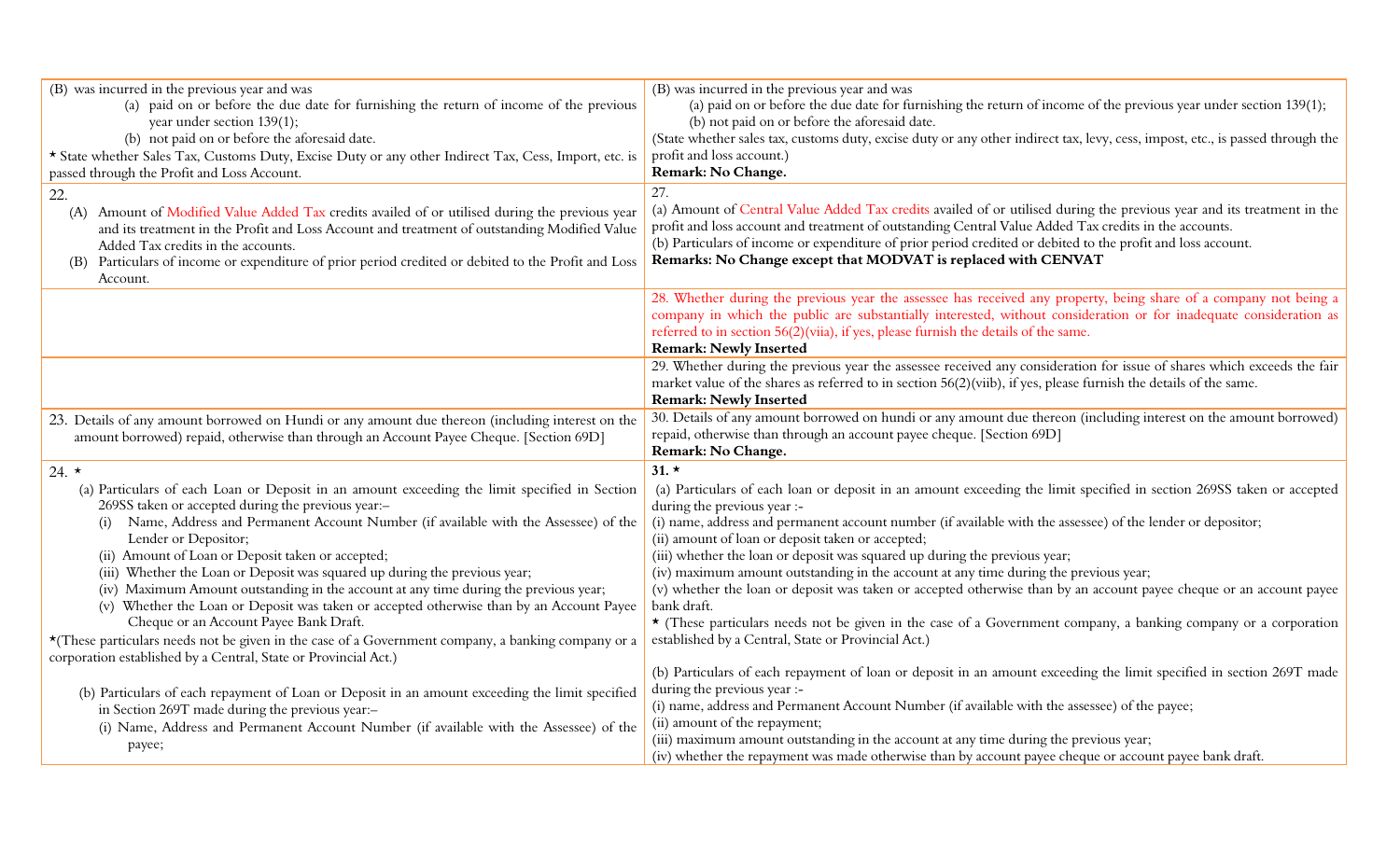| (ii) Amount of repayment;<br>(iii) Maximum Amount outstanding in the account at any time during the previous year;<br>(iv) Whether repayment is made otherwise than by an Account Payee Cheque or an Account<br>Payee Bank Draft.<br>(c) Whether a Certificate has been obtained from the assessee regarding taking or accepting Loan<br>or Deposit, or repayment of the same through an Account Payee Cheque or an Account<br>Payee Bank Draft. [Yes/No]<br>The particulars (i) to (iv) at (b) and the Certificate at (c) above need not be given in the case of<br>a repayment of any loan or deposit taken or accepted from Government, Government<br>Company, Banking Company or a Corporation established by a Central, State or Provincial<br>Act. | (c) Whether the taking or accepting loan or deposit, or repayment of the same were made by account payee cheque<br>drawn on a bank or account payee bank draft based on the examination of books of account and other relevant<br>documents<br>(The particulars (i) to (iv) at (b) and comment at (c) above need not be given in the case of a repayment of any loan or<br>deposit taken or accepted from Government, Government company, banking company or a corporation established by a<br>Central, State or Provincial Act)<br>Remark: Obtaining certificate from assessee has been dispensed of. The same has to be confirmed based on<br>the examination of books and records and suitable comment to be made. |  |  |  |  |  |  |
|----------------------------------------------------------------------------------------------------------------------------------------------------------------------------------------------------------------------------------------------------------------------------------------------------------------------------------------------------------------------------------------------------------------------------------------------------------------------------------------------------------------------------------------------------------------------------------------------------------------------------------------------------------------------------------------------------------------------------------------------------------|-----------------------------------------------------------------------------------------------------------------------------------------------------------------------------------------------------------------------------------------------------------------------------------------------------------------------------------------------------------------------------------------------------------------------------------------------------------------------------------------------------------------------------------------------------------------------------------------------------------------------------------------------------------------------------------------------------------------------|--|--|--|--|--|--|
| 25. (a) Details of Brought Forward Loss or Depreciation Allowance, in the following manner, to the<br>extent available:                                                                                                                                                                                                                                                                                                                                                                                                                                                                                                                                                                                                                                  | 32.(a) Details of brought forward loss or depreciation allowance, in the following manner, to the extent available :<br>Nature of loss<br>Serial Number<br>Amount<br>Remarks<br>Assessment Year<br>Amounts<br>as<br>as<br>(in<br>(in<br>assessed<br>(give<br>allowance<br>returned                                                                                                                                                                                                                                                                                                                                                                                                                                    |  |  |  |  |  |  |
| Serial No<br>Assessment<br>Nature<br>of<br>Amount as<br>Remarks<br>Amount as<br>loss/allowance<br>assessed (give<br>returned (in<br>year<br>reference to<br>(in rupees)<br>rupees)                                                                                                                                                                                                                                                                                                                                                                                                                                                                                                                                                                       | reference<br>rupees)<br>rupees)<br>to<br>relevant order)                                                                                                                                                                                                                                                                                                                                                                                                                                                                                                                                                                                                                                                              |  |  |  |  |  |  |
| relevant<br>order)                                                                                                                                                                                                                                                                                                                                                                                                                                                                                                                                                                                                                                                                                                                                       | Remark: No change                                                                                                                                                                                                                                                                                                                                                                                                                                                                                                                                                                                                                                                                                                     |  |  |  |  |  |  |
| (b) Whether a change in shareholding of the company has taken place in the previous year due to<br>which the losses incurred prior to the Previous Year cannot be allowed to be carried forward in<br>terms of Section 79.                                                                                                                                                                                                                                                                                                                                                                                                                                                                                                                               | (b) Whether a change in shareholding of the company has taken place in the previous year due to which the losses<br>incurred prior to the previous year cannot be allowed to be carried forward in terms of section 79.<br>Remark: No change                                                                                                                                                                                                                                                                                                                                                                                                                                                                          |  |  |  |  |  |  |
|                                                                                                                                                                                                                                                                                                                                                                                                                                                                                                                                                                                                                                                                                                                                                          | (c) Whether the assessee has incurred any speculation loss referred to in section 73 during the previous year, If yes,<br>please furnish the details of the same.<br>(d) whether the assessee has incurred any loss referred to in section 73A in respect of any specified business during the<br>previous year, if yes, please furnish details of the same.<br>(e) In case of a company, please state that whether the company is deemed to be carrying on a speculation business as<br>referred in explanation to section 73, if yes, please furnish the details of speculation loss if any incurred during the<br>previous year.                                                                                   |  |  |  |  |  |  |
| 26. Section-wise details of deductions, if any, admissible under Chapter VIA.                                                                                                                                                                                                                                                                                                                                                                                                                                                                                                                                                                                                                                                                            | <b>Remark: Newly Inserted</b><br>33. Section-wise details of deductions, if any, admissible under Chapter VIA or Chapter III (Section 10A, Section<br>$10AA$ )<br>which   Amounts admissible as per the provision of the Income Tax Act, 1961 and fulfils<br>under<br>Section<br>the conditions, if any, specified under the relevant provisions of Income Tax Act,<br>deduction is claimed<br>1961 or Income Tax Rules, 1962 or any other guidelines, circular, etc, issued in this<br>behalf.                                                                                                                                                                                                                       |  |  |  |  |  |  |
|                                                                                                                                                                                                                                                                                                                                                                                                                                                                                                                                                                                                                                                                                                                                                          | Remark: Chapter - III ie. Section 10A and 10AA to be reported and breakup also to be reported.                                                                                                                                                                                                                                                                                                                                                                                                                                                                                                                                                                                                                        |  |  |  |  |  |  |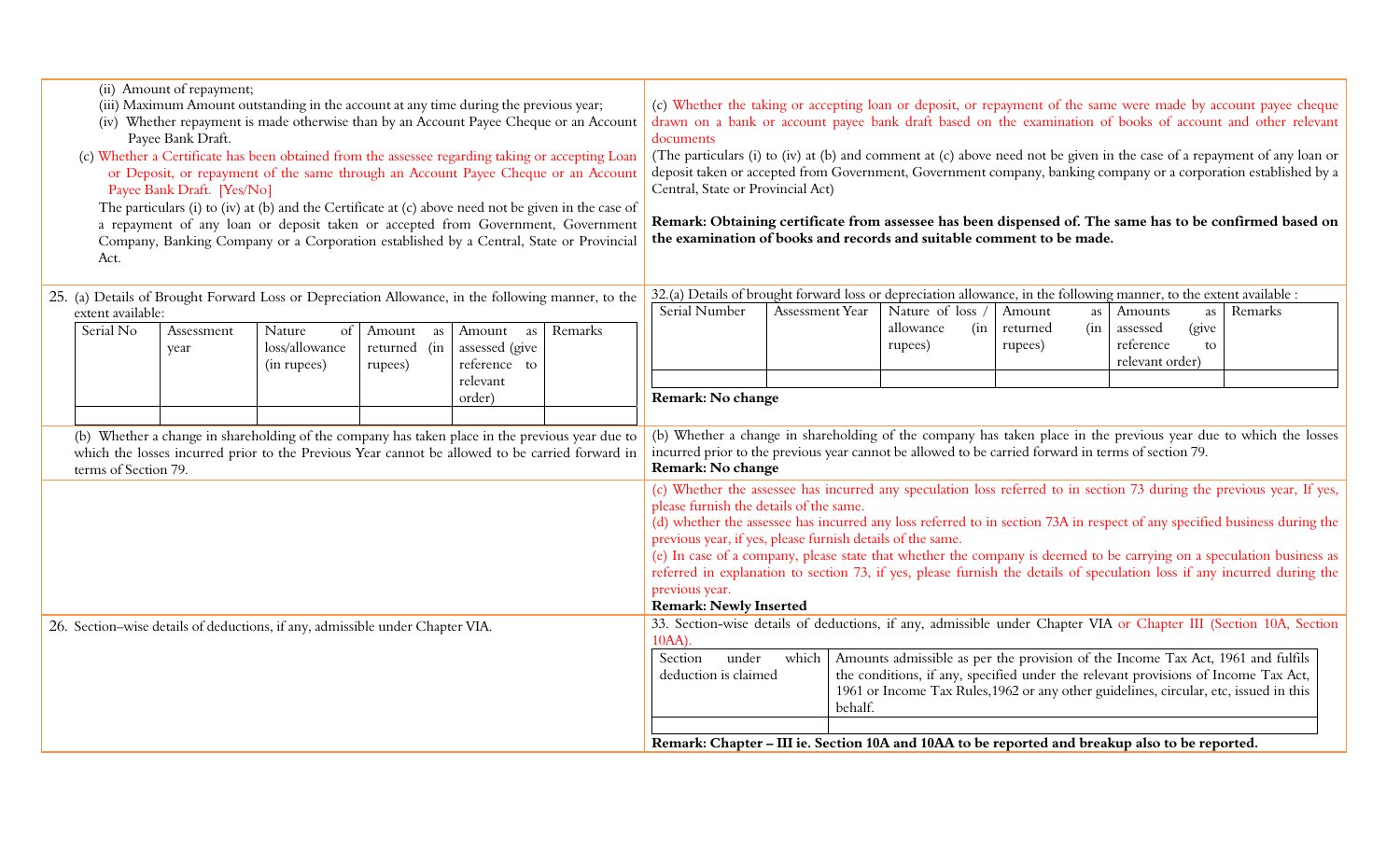| 27. (a) Whether the Assessee has complied with the provisions of Chapter XVII-B regarding<br>deduction of tax at source and regarding the payment thereof to the credit of the Central<br>Government. [Yes/No] | 34. (a) Whether the assessee is required to deduct or collect tax as per the provisions of Chapter XVII-B or Chapter<br>XVII-BB, if yes please furnish:  |         |                   |                     |                              |                                  |              |                               |                       |                                                                                                                                                                                                                   |
|----------------------------------------------------------------------------------------------------------------------------------------------------------------------------------------------------------------|----------------------------------------------------------------------------------------------------------------------------------------------------------|---------|-------------------|---------------------|------------------------------|----------------------------------|--------------|-------------------------------|-----------------------|-------------------------------------------------------------------------------------------------------------------------------------------------------------------------------------------------------------------|
| (b) If the provisions of Chapter XVII-B have not been complied with, please give the following                                                                                                                 | Tax                                                                                                                                                      | Section | Nature            | Total               | Total                        | Total                            | Amount       | Total                         | Amount                | Amount of                                                                                                                                                                                                         |
| details $\star$ , namely:-                                                                                                                                                                                     | deduction                                                                                                                                                |         | of                | amount              | amount                       | amount                           | of<br>tax    | amount                        | $\circ$ f<br>tax      | tax deducted                                                                                                                                                                                                      |
| Tax Deductible and not deducted at all<br>(i)                                                                                                                                                                  | and                                                                                                                                                      |         | payment           | of                  | on                           | on                               | deducted     | on                            | deducted              | or collected                                                                                                                                                                                                      |
| (ii) Shortfall on account of lesser deduction than required to be deducted.                                                                                                                                    | collection                                                                                                                                               |         |                   | payment             | which                        | which                            | <b>or</b>    | which                         | or                    | not                                                                                                                                                                                                               |
| (iii) Tax Deducted late                                                                                                                                                                                        | Account                                                                                                                                                  |         |                   | or                  | tax was                      | tax was                          | collected    | tax was                       | collected             | deposited to                                                                                                                                                                                                      |
| (iv) Tax Deducted but not paid to the credit of the Central Government                                                                                                                                         | Number                                                                                                                                                   |         |                   | receipt             | required                     | deducted                         | of<br>out    | deducted                      | on $(8)$              | the credit of                                                                                                                                                                                                     |
| *Please give the details of cases covered in (i) to (iv) above.                                                                                                                                                | (TAN)                                                                                                                                                    |         |                   | of<br>the           | be<br>to<br>deducted         | or<br>collected                  | (6)          | <b>or</b><br>collected        |                       | the Central<br>Government                                                                                                                                                                                         |
|                                                                                                                                                                                                                |                                                                                                                                                          |         |                   | nature<br>specified | or                           | at                               |              | less<br>at                    |                       | out of $(6)$                                                                                                                                                                                                      |
|                                                                                                                                                                                                                |                                                                                                                                                          |         |                   | in                  | collected                    | specified                        |              | than                          |                       | and $(8)$                                                                                                                                                                                                         |
|                                                                                                                                                                                                                |                                                                                                                                                          |         |                   | column              | of<br>out                    | rate out                         |              | specified                     |                       |                                                                                                                                                                                                                   |
|                                                                                                                                                                                                                |                                                                                                                                                          |         |                   | (3)                 | (4)                          | of $(5)$                         |              | rate out                      |                       |                                                                                                                                                                                                                   |
|                                                                                                                                                                                                                |                                                                                                                                                          |         |                   |                     |                              |                                  |              | of $(7)$                      |                       |                                                                                                                                                                                                                   |
|                                                                                                                                                                                                                | (1)                                                                                                                                                      | (2)     | (3)               | (4)                 | (5)                          | (6)                              | (7)          | (8)                           | (9)                   | (10)                                                                                                                                                                                                              |
|                                                                                                                                                                                                                |                                                                                                                                                          |         |                   |                     |                              |                                  |              |                               |                       |                                                                                                                                                                                                                   |
|                                                                                                                                                                                                                |                                                                                                                                                          |         |                   |                     |                              |                                  |              |                               |                       | Remark: The scope of this clause has been expanded and all items attract chapter - XVII-B has been                                                                                                                |
|                                                                                                                                                                                                                |                                                                                                                                                          |         |                   |                     |                              |                                  |              |                               |                       | deducted or collected to be reported. Further, All such items attract chapter - XVII-B to be reported                                                                                                             |
|                                                                                                                                                                                                                |                                                                                                                                                          |         |                   |                     |                              |                                  |              |                               |                       | section wise. Further portion of such Amount which attract TDS under relevant section, Tax deducted<br>(including specific rate) and amount of non-remittance to government also to be disclosed as per schedule. |
|                                                                                                                                                                                                                |                                                                                                                                                          |         |                   |                     |                              |                                  |              |                               |                       |                                                                                                                                                                                                                   |
|                                                                                                                                                                                                                | (b) whether the assessee has furnished the statement of tax deducted or tax collected within the prescribed time. If not,<br>please furnish the details: |         |                   |                     |                              |                                  |              |                               |                       |                                                                                                                                                                                                                   |
|                                                                                                                                                                                                                | Tax deduction and                                                                                                                                        |         | Type of Form      |                     | Due                          | date<br>for                      |              | Date of furnishing,           | Whether               | the                                                                                                                                                                                                               |
|                                                                                                                                                                                                                | collection Account                                                                                                                                       |         |                   |                     | furnishing                   |                                  | if furnished |                               | statement             | of<br>tax                                                                                                                                                                                                         |
|                                                                                                                                                                                                                | Number (TAN)                                                                                                                                             |         |                   |                     |                              |                                  |              |                               | deducted<br>collected | or                                                                                                                                                                                                                |
|                                                                                                                                                                                                                |                                                                                                                                                          |         |                   |                     |                              |                                  |              |                               |                       | contains<br>information about                                                                                                                                                                                     |
|                                                                                                                                                                                                                |                                                                                                                                                          |         |                   |                     |                              |                                  |              |                               | all                   | transactions                                                                                                                                                                                                      |
|                                                                                                                                                                                                                |                                                                                                                                                          |         |                   |                     |                              |                                  |              |                               |                       | which are required                                                                                                                                                                                                |
|                                                                                                                                                                                                                |                                                                                                                                                          |         |                   |                     |                              |                                  |              |                               | to be reported        |                                                                                                                                                                                                                   |
|                                                                                                                                                                                                                |                                                                                                                                                          |         |                   |                     |                              |                                  |              |                               |                       |                                                                                                                                                                                                                   |
|                                                                                                                                                                                                                |                                                                                                                                                          |         |                   |                     |                              |                                  |              |                               |                       |                                                                                                                                                                                                                   |
|                                                                                                                                                                                                                | Remark: Newly inserted including the table                                                                                                               |         |                   |                     |                              |                                  |              |                               |                       |                                                                                                                                                                                                                   |
|                                                                                                                                                                                                                | (c) whether the assessee is liable to pay interest under section 201(1A) or section 206C(7). If yes, please furnish:                                     |         |                   |                     |                              |                                  |              |                               |                       |                                                                                                                                                                                                                   |
|                                                                                                                                                                                                                | Tax deduction                                                                                                                                            |         | collection<br>and |                     |                              | Amount of interest under section |              | Amount paid out of column (2) |                       |                                                                                                                                                                                                                   |
|                                                                                                                                                                                                                | Account Number (TAN)                                                                                                                                     |         |                   |                     | $201(1A)/206C(7)$ is payable |                                  |              | along with date of payment.   |                       |                                                                                                                                                                                                                   |
|                                                                                                                                                                                                                |                                                                                                                                                          |         |                   |                     |                              |                                  |              |                               |                       |                                                                                                                                                                                                                   |
|                                                                                                                                                                                                                | Remark: Newly inserted including the table                                                                                                               |         |                   |                     |                              |                                  |              |                               |                       |                                                                                                                                                                                                                   |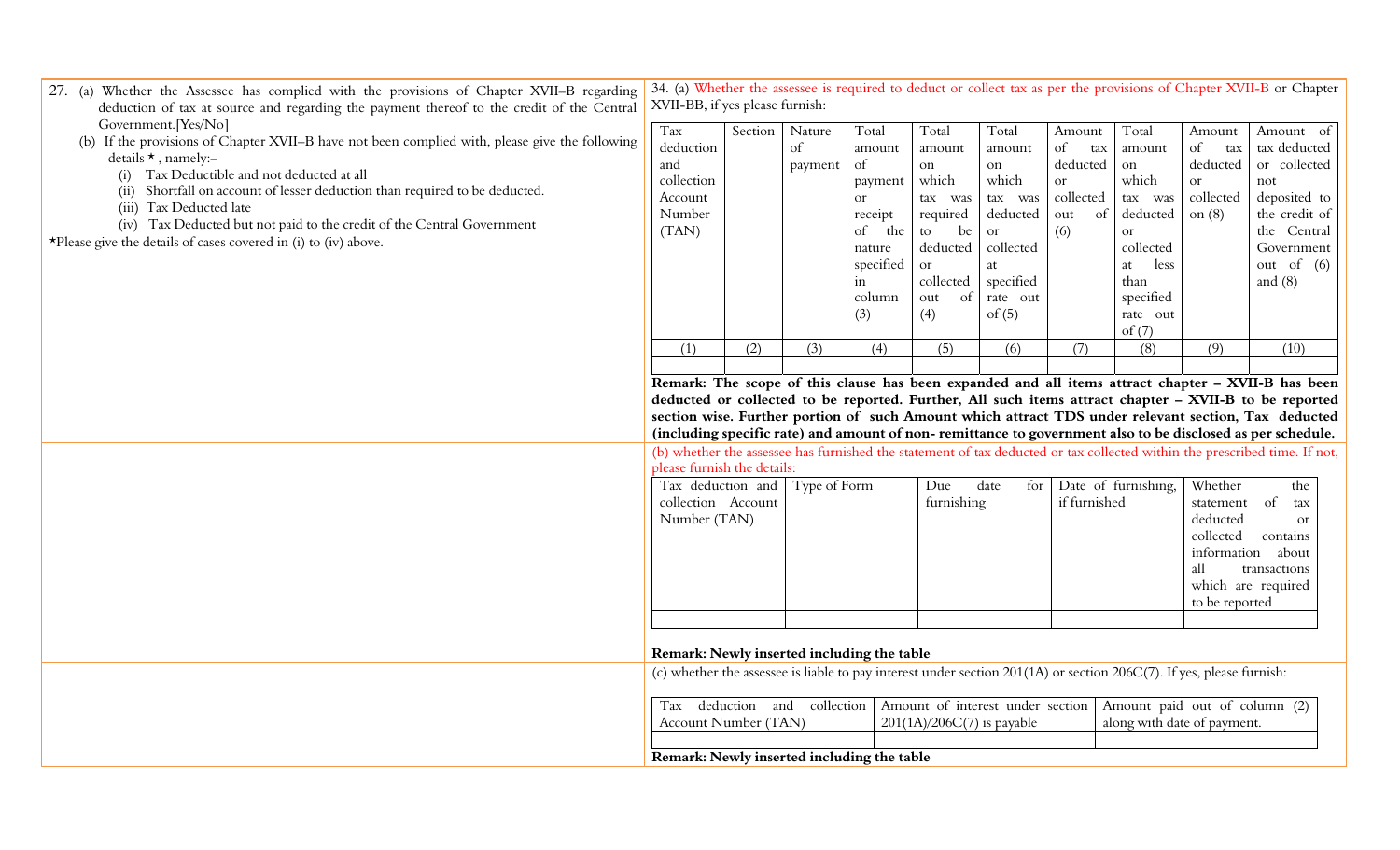| 28. (A) In the case of a Trading Concern, give details of principal items of goods traded:            |                                                                                                                          | 35. (A) In the case of a trading concern, give quantitative details of principal items of goods traded :                           |               |                         |  |
|-------------------------------------------------------------------------------------------------------|--------------------------------------------------------------------------------------------------------------------------|------------------------------------------------------------------------------------------------------------------------------------|---------------|-------------------------|--|
| (a) Opening Stock;                                                                                    | (a) Opening Stock;                                                                                                       |                                                                                                                                    |               |                         |  |
| (b) Purchases during the previous year;                                                               | (b) Purchases during the previous year;                                                                                  |                                                                                                                                    |               |                         |  |
| (c) Sales during the previous year                                                                    |                                                                                                                          | (c) Sales during the previous year                                                                                                 |               |                         |  |
| (d) Closing Stock;                                                                                    |                                                                                                                          | (d) Closing Stock;                                                                                                                 |               |                         |  |
| (e) Shortage/excess, if any                                                                           |                                                                                                                          | (e) Shortage/excess, if any                                                                                                        |               |                         |  |
| (B) In the case of a Manufacturing Concern, give quantitative details of the principal items of       |                                                                                                                          | (B) In the case of a Manufacturing Concern, give quantitative details of the principal items of Raw Materials,                     |               |                         |  |
| Raw Materials, Finished Products and By-Products :                                                    | Finished Products and By-Products :                                                                                      |                                                                                                                                    |               |                         |  |
| I. Raw Materials:                                                                                     | I. Raw Materials:                                                                                                        |                                                                                                                                    |               |                         |  |
| (a) Opening Stock;                                                                                    |                                                                                                                          | (a) Opening Stock;                                                                                                                 |               |                         |  |
| (b) Purchases during the previous year;                                                               |                                                                                                                          | (b) Purchases during the previous year;                                                                                            |               |                         |  |
| (c) Consumption during the previous year;                                                             | (c) Consumption during the previous year;                                                                                |                                                                                                                                    |               |                         |  |
| (d) Sales during the previous year;                                                                   |                                                                                                                          | (d) Sales during the previous year;                                                                                                |               |                         |  |
| (e) Closing stock;                                                                                    | (e) Closing stock;                                                                                                       |                                                                                                                                    |               |                         |  |
| (f) Yield of Finished Products; $\star$                                                               | (f) Yield of Finished Products;                                                                                          |                                                                                                                                    |               |                         |  |
| (g) Percentage of yield; $\star$                                                                      | (g) Percentage of yield;                                                                                                 |                                                                                                                                    |               |                         |  |
| (h) Shortage/excess, if any. $\star$                                                                  | (h) Shortage/excess, if any.                                                                                             |                                                                                                                                    |               |                         |  |
| *Information may be given to the extent available.                                                    | Remark: Star mark and the relevant explanation has been removed                                                          |                                                                                                                                    |               |                         |  |
| 29. In the case of a Domestic Company, details of Tax on Distributed Profits under Section 115O in    | 36. In the case of a domestic company, details of tax on distributed profits under section 115-O in the following form:- |                                                                                                                                    |               |                         |  |
| the following form $-$                                                                                | (a) total amount of distributed profits;                                                                                 |                                                                                                                                    |               |                         |  |
| (a) Total Amount of distributed profits;                                                              | (b) amount of reduction as referred to in section $115-O(1A)(i)$ ;                                                       |                                                                                                                                    |               |                         |  |
| (b) Total Tax paid thereon;                                                                           | (c amount of reduction as referred to in section 115-O(1A)(ii);                                                          |                                                                                                                                    |               |                         |  |
| (c) Dates of Payment with amounts.                                                                    | (d) total tax paid thereon;                                                                                              |                                                                                                                                    |               |                         |  |
|                                                                                                       | (e) dates of payment with amounts.                                                                                       |                                                                                                                                    |               |                         |  |
|                                                                                                       |                                                                                                                          | Remark: Sub clause (b) and (c) are inserted.                                                                                       |               |                         |  |
| 30. Whether any Cost Audit was carried out, if yes, enclose a copy of the report of such audit [See   |                                                                                                                          | 37. Whether any cost audit was carried out, if yes, give the details, if any, of disqualification or disagreement on any           |               |                         |  |
| section $139(9)$ ].                                                                                   |                                                                                                                          | matter/item/value/quantity as may be reported/identified by the cost auditor.                                                      |               |                         |  |
|                                                                                                       |                                                                                                                          | Remark: Instead of enclosing Cost Audit report, disqualifications, disagreements etc to be reported                                |               |                         |  |
| 31. Whether any audit was conducted under the Central Excise Act, 1944, if yes, enclose a copy of the |                                                                                                                          | 38. Whether any audit was conducted under the Central Excise Act, 1944, if yes, give the details, if any, of                       |               |                         |  |
| report of such audit.                                                                                 |                                                                                                                          | disqualification or disagreement on any matter/item/value/quantity as may be reported /identified by the auditor.                  |               |                         |  |
|                                                                                                       |                                                                                                                          | Remark: Instead of enclosing Excise Audit report, disqualifications, disagreements etc to be reported                              |               |                         |  |
|                                                                                                       |                                                                                                                          | 39. Whether any audit was conducted under section 72A of the Finance Act, 1994 in relation to valuation of taxable                 |               |                         |  |
|                                                                                                       |                                                                                                                          | services, Finance Act, 1994 in relation to valuation of taxable services, if yes, give the details, if any, of disqualification or |               |                         |  |
|                                                                                                       | disagreement on any matter/item/value/quantity as may be reported/identified by the auditor.                             |                                                                                                                                    |               |                         |  |
|                                                                                                       | Remark: Service Tax Audit remarks also to be enclosed                                                                    |                                                                                                                                    |               |                         |  |
| 32. Accounting ratios with calculations as follows: -                                                 | 40. Details regarding turnover, gross profit, etc., for the previous year and preceding previous year:                   |                                                                                                                                    |               |                         |  |
| (a) Gross Profit/Turnover;                                                                            | Serial                                                                                                                   | Particulars                                                                                                                        | Previous year | Preceding previous year |  |
| (b) Net Profit/Turnover;                                                                              | number                                                                                                                   |                                                                                                                                    |               |                         |  |
| (c) Stock-in-Trade/Turnover;                                                                          | 1.                                                                                                                       | Total turnover of the assessee                                                                                                     |               |                         |  |
| (d) Material Consumed / Finished Goods produced.                                                      | $\overline{2}$ .                                                                                                         | Gross profit/turnover                                                                                                              |               |                         |  |